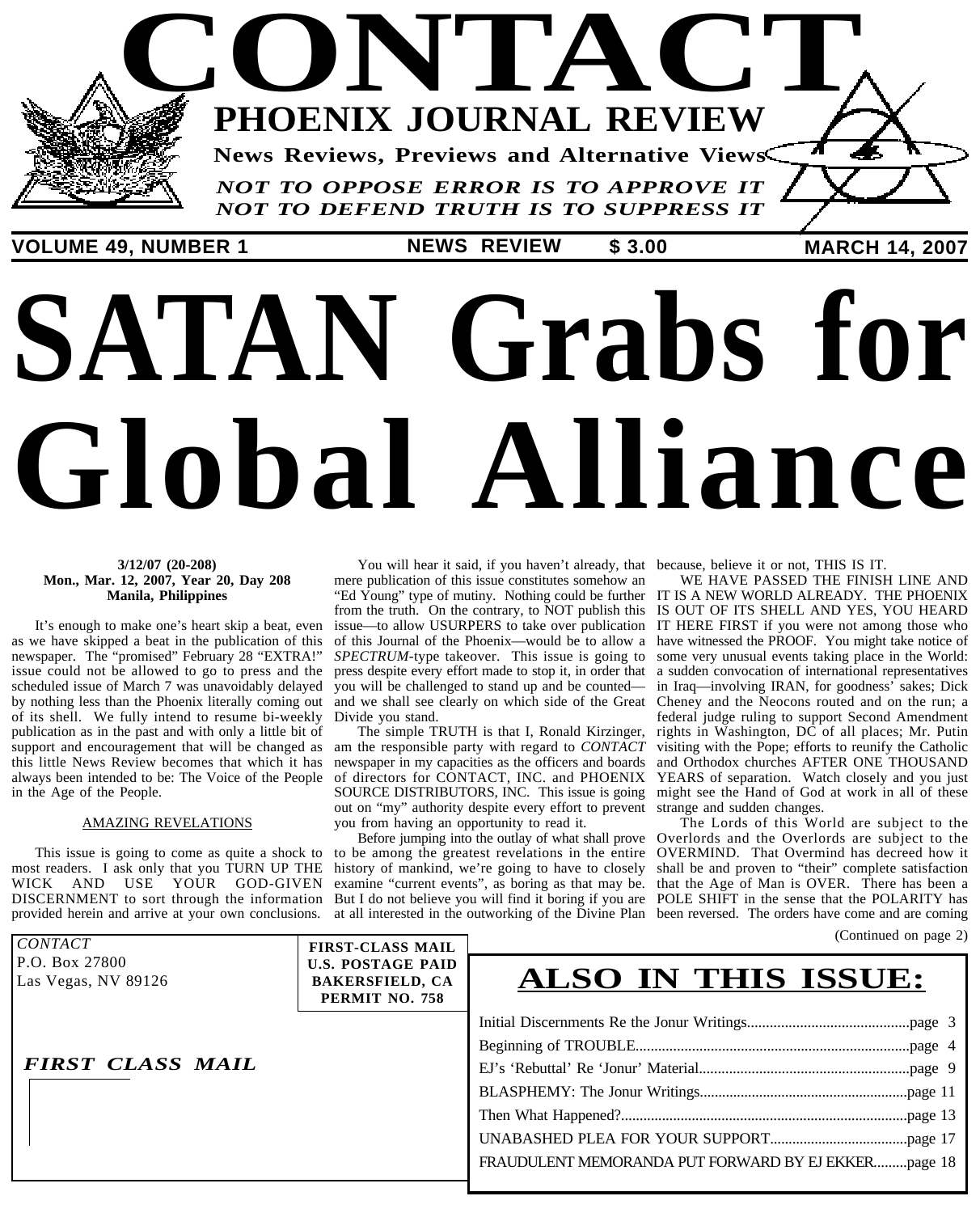down the pyramid to allow for the Will of God to be EFFORT HAS BEEN AND IS BEING MADE TO manifest. This is the GOOD NEWS for which man STOP THIS ISSUE FROM REACHING YOU. The has awaited but for some there shall be only weeping fact that you are reading this now, however, bears and the gnashing of teeth—and for others, there simply is no existence within permanent reality.

Are you surprised? Did you not see the cracks in the shell presaging this event? REJOICE, good readers, for GOD HAS RETURNED AND THE DIVINE PLAN IS BEING MANIFEST BEFORE YOUR VERY EYES! Your perspective on this wondrous news is going to be determined by where you stand—whether within or without the Gates of Heaven. And "you know who" (Saint PETER, in case you forgot, sillies, and yes, for "you who know", that would be DHARMA) is the keeper of those pearly 2. I categorically refused to participate in any such gates!

Who am "I" to speak of these things? Well, 3. perhaps I am just a good chela, one who actually believed and had faith, one who understood and took to heart the need to become like a CHILD again and who TRUSTED our Divine Parents. ALL ARE INVITED but thus far, while many have been called, very few have CHOSEN. Let's change that, shall we?

YOU ARE LIVING IN THE PARABLE. The marvelous thing is that you will play the role of your own choosing, from hero/heroine to bum/outcast. IT IS OVER. GOD HAS WON. All that remains is how and where YOU stand in the stage lights, the wondrous illumination of the PHOENIX RISEN. In 5. the end, ALL IS LIGHT and those illusory shadows are VANISHED.

For now, however, we must come down to the Earth—a journey from the truly sublime back into the ridiculous, as it were, the world of shadowy illusion. "Sordid" is a word which springs from an incorrect perspective. It is ridiculous, indeed, for any man to think he can stand in the way of God's Plan as some sort of would-be KING, as some are about to discover to far worse than their own mere chagrin.

#### FINAL ACT: OVERVIEW

Please do not view the contents of this issue as some sort of "he said … but he said…" because even though there are as many truths as there are people, there is still only one truth. The more the issue can turn on "JUST THE FACTS, MA'AM", the better. Go into this exercise in discernment well cautioned that emotional appeals are at best meaningless in the absence of factual underpinnings.

In this issue you are going to come across a jumble of information. In order to make it as cohesive 8. as possible, I will try to present it in mostly chronological order, so you can follow the sequence of events as it unfolded. I have endeavored to avoid appealing to emotions. Nevertheless, there is no way to avoid expressing my PASSION for the Truth and at the same time it is not possible for me to present "my" observations of fact from anything but "my" perspective. And so, I can only ask that you bear with this presentation and try to follow it "as if" you are the observer of the events.

It should also be pointed out up front that I am working from a very disadvantaged position in putting together this issue. I have been put out on the street in a strange country, denied access to any source of funds, "terminated" (not really but the effect is very much the same), cut off from access to friends and business associates (who have been mightily LIED to about the very events presented herein), stripped of my working computer, corporate records, key files and very personal information, betrayed by key people calling themselves friends of God and myself—and told to return to Canada "if there is to be any chance of us working together". EVERY DAMNED

testament to the futility of trying to block God's Purposes.

The sequence of events leading up to the current situation is laid out below:

- 1. EJ Ekker demanded that I publish the truly blasphemous writings from "Jonur", which are purported to be messages transmitted on behalf of Commander Gyeorgos Ceres Hatonn, GCH and ATON, the One Light and Highest Energy in our Universe.
- dissemination of blasphemy.
- 3. For my "insubordination", it was made clear by Mr. Ekker that I would be put out on the street, cut off from any access to Global Alliance funds, and that every effort would be made to prevent my participation in anything involving "The 12. Mission".
- 4. At Board meetings of Global Alliance attended by Dr. Ronald S. Carlson and his wife, Dr. Melissa Yee, the foregoing issues were brought out and examined, resulting in two corporate resolutions intended to provide for my security and ensure continuation of the projects under my direction.
	- The first RESOLUTION was necessitated by Mr. Ekker's categorical refusal—witnessed by the aforementioned Board meeting attendees—to so much as verbally assure that I would have a roof over my head to do my Mission-related work. It was RESOLVED that in order to provide me with a secure working environment and peace of mind, Global Alliance would provide me with accommodations comparable to those enjoyed by Mr. Ekker.
- 6. The second RESOLUTION was necessary because EJ Ekker has control over all of the funds of Global Alliance and because there was a need to ensure that \$100,000 allocated to fund the new 14. "Internet TV station" and "Energized Water" projects would not be withdrawn, allowing me to develop those projects without financial uncertainty. It was RESOLVED that \$100,000 would be deposited to a Global Alliance account over which I would be the sole signatory.
- 7. Despite the foregoing resolutions (or maybe because of them) the personal relationship between 15. EJ and myself became "frosty" at best.
- 8. Around this time I commented to EJ that he should have seen that publication of the Jonur blasphemy would have POISONED all of the REAL, TRUE GCH/ATON material which came before, effectively POISONING all of the beautiful work and efforts of Doris. His strongly negative reaction to my comments started a train of thought which has still not come to rest.
- 9. A one-bedroom condominium in the same building in which EJ resides was available and following discussions with the owner it was agreed that I would move in just as soon as a telephone line could be hooked up with high-speed Internet. Meanwhile, the owner would repaint the condo and repair some previous water damage. Signing Saturday, March 10 at 10:00 a.m.
- 10. On Monday, March 5, I was so uncomfortable living with EJ that I decided to pack some of my for the few days until I could move in to my own space. That afternoon, as I approached the kitchen to fill up my coffee, I heard EJ telling Ludy, "… make sure he uses it all up." It was a strange **Ronald Kirzinger ("of" Hatonn)**

comment and they both went silent as I came in the room. "Something" told me I wanted a fresh cup of coffee and "something" (perhaps only my own "paranoia" but perhaps something more meaningful—at this point I simply do not know) told me to keep that last cup of coffee and take it with me. I wrote up a note for EJ, handed it to him and left, checking into a nearby hotel.

- 11. At a Board Meeting of the Tallano Foundation held on Tuesday, March 6 Mr. Ekker declared that ALL of the funds which have gone into support and development of the Tallano Foundation have been his PERSONAL money. Now that I didn't have to woryy about being put out on the street for opposing EJ, I ensured that the record of the meeting also contained my EXCEPTION to that declaration. I have spoken with the other Board members and they do not believe that my behavior was at all "disruptive" (the word EJ used to describe this same event to ones on his email list).
- 12. Following the Board Meeting I went to the office of Erick San Juan. He was not there but staff put me through to him on the phone. He agreed to meet at my hotel and in our subsequent meeting I explained all of the foregoing to him. I DID NOT ACCUSE EJ EKKER OF ANYTHING; I merely laid out the facts as I see them. He said he wanted to go talk to EJ, to get his position on things, and he told me he would send someone to my room to get that last cup of coffee I had taken with me in order to have it tested. The next morning, Erick San Juan called and told me I should take the sample to a nearby clinic, on foot, but again, "something" told me this might not be the best way to handle things, so I told him I did not wish to leave my room. I have not heard from him since then.
- 13. On Friday, March 9 I called Lulu, the owner of the condo, and was informed by her that Mr. Ekker said I went back to Canada—and she went ahead and leased the condo to another party.
- It has taken me a while to get set up for communications. I do not have access to my main, working computer and this is being done on my laptop, which, fortunately, I took with me when I left EJ's condo. When I emailed EJ to ask what happened with regard to the condo, he said he sent me an email "several days" earlier. No such email was ever received by me.
- As I sorted through over 180 emails, I discovered that EJ has been telling people that I have ACCUSED HIM OF POISONING Doris and intending to poison me. That's a crime in this country, he says, and on that basis, he says, the corporate resolutions are "immaterial", he says.
- 16. I have made a commitment to put out this issue of the newspaper despite every effort on the part of EJ Ekker to block it. Some emails from EJ Ekker are included elsewhere in this issue to show the lengths he is going to in his efforts, even to the extent of "terminating" me as a Director of Global Alliance! Co-equal directors CANNOT DO THAT, as he should certainly know.

of the lease and move-in was scheduled for follow should help readers to sort out what is personal belongings and move to anywhere else newspaper and I will not be "terminated" (in any sense With the foregoing outline, the articles which REALLY going on. WHY NOW? Use your discernment, readers, but please understand: Commander Hatonn left me in charge of this of that word) without at least providing you with the opportunity to be FULLY INFORMED.

Salu.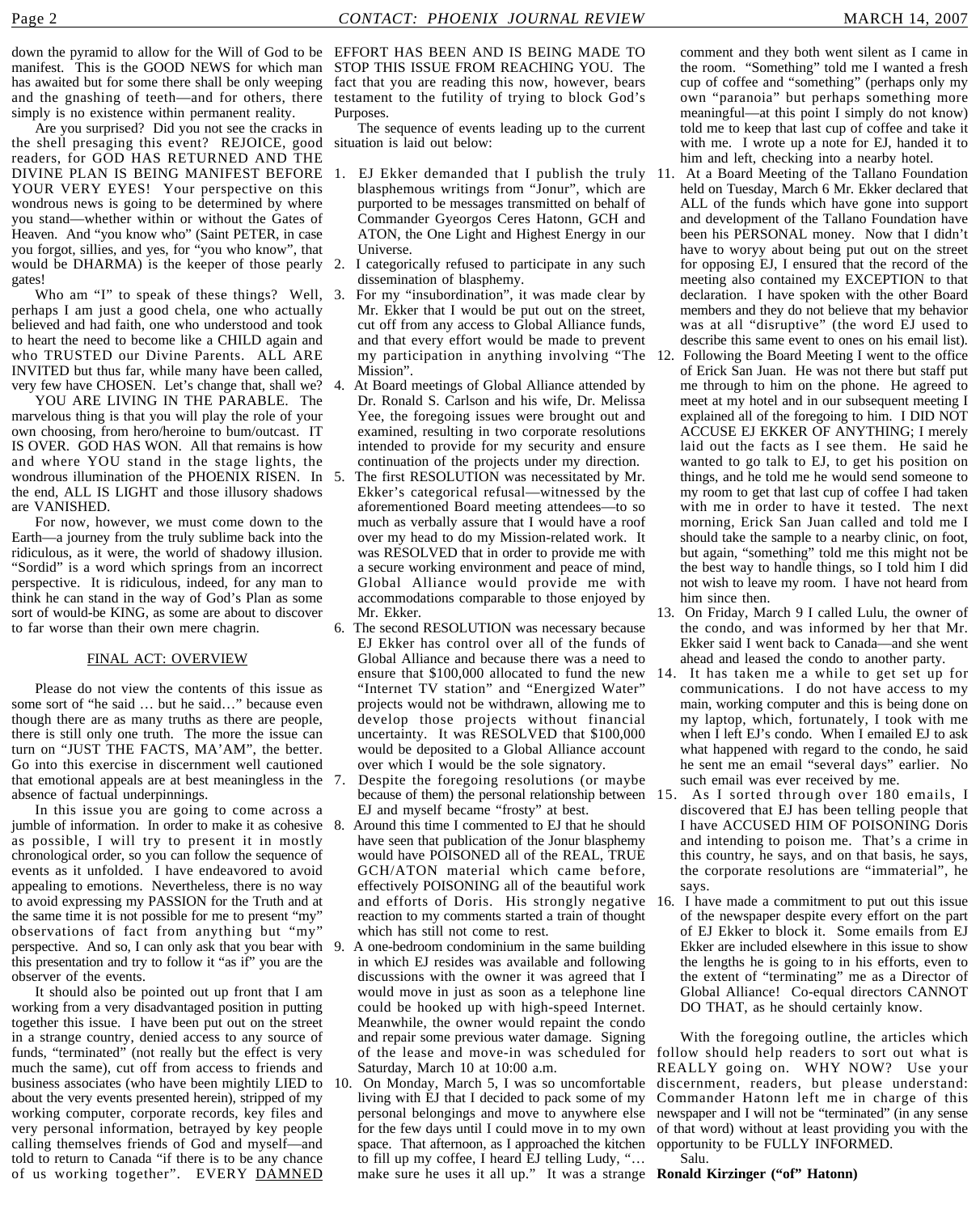## **Initial Discernments Re the Jonur Writings**

On the Sunday before the Monday deadline for most of that is unverifiable at present. Of that which nature—gold, silver, property, food, water, power; *publishing what was to have been the February 28 "EXTRA!" edition of the newspaper, I finally got the chance to READ the material which EJ Ekker so adamantly endorsed. I was SHOCKED at what I was reading but at the same time I KNEW that EJ would probably insist on publishing based on HIS determination of the validity of the material. (He had overwhelmingly endorsed it on an almost daily basis while he typed it, word by word, from handwritten notes from "Jonur" into the computer.)*

*While I "should" have been laying up the paper, instead I made the following quick notes, thinking that with such an itemized list of reasons not to publish, there was a chance Mr. Ekker would "see the light".*

*Please understand that these are "rough" notes exactly as presented to EJ upon his return from an overnight trip to the rice terraces with Dr. Ronald* this time that you will need to prepare for if you are *Carlson and his wife, Dr. Melissa Yee. I was invited to go along but had to play "Cinderfella". IT'S A GOOD THING THAT I REMAINED DEDICATED TO MY WORK, in hindsight.*

*[QUOTING:]*

#### DISCERNMENT RE JONUR WRITINGS FOR GCH By Ronald Kirzinger, 2/25/07

*who claims Gyeorgos Ceres Hatonn as his master teacher—LIES. I did not here say "Hatonn" but I think you get my meaning. The ONLY ONE place from which that name COULD FLOW was from our work through this receiver. THE ONLY SOURCE. If you think you receive from that "named" entity, be very, very careful—for you gained that information directly from something we projected. WOW—really! GOD ALSO ALWAYS OFFERS A CLUE!*

*2/22/00: Now, realize, staff and friends, that we have no objection to anything the staff feels is interesting to run in the paper according to their own choices. Just do not involve us in your presentation, please. We will be moving further and further away from "invisible" references for we are not interested in prophecy—but rather—THE WAY IT IS. We ARE the prophesy and the bringing forth the prophecies so we* that "it doesn't work" because the Muslims put no *don't need prophets all over the place—for you will* faith in such an image projection. Source: *note that most are FALSE.*

#### *3/4/00: Truth is not finding the one "lesser lie" but in establishing TRUTH. And if there is one lie known—is not all else suspect?*

- Commander Hatonn was always very particular about dangling prepositions. Was this just a trait of Doris?

- Numerous other grammar "errors" which were not present in dharma-scribed material: "quirks" of the supposedly VERBATIM receiver?

- Quick-switch from Ark of the Covenant to Noah's Ark.

- A uniquely "Black" perspective, focus on Condoleeza Rice, Colin [Colon?] Powell, Barak [Barok?] Obama, Louis Farrakhan [Farrar Khan?], other Black people (as Black people) which was not families—just three-hundred living human beings there in writings scribed by Doris. Misspellings typical of VK Durham.

- Lots of references to TV shows and movies; seems unusual.

- Loose use of "Jewish" throughout (in my opinion).

- Generally, rehashing old material; not much new and

is verifiable, there are many half-truths and outright even your bodies belong to them." And again, no errors presented.

- Lots of misspelled names throughout (shades of VKD). E.g., "Dodi (Al-Fiad)" versus Dodi al Fayed - "Armageddon requires a nuclear war and massive, massive casualties." Compare with Commander Hatonn's statement of March 4, 2000: "… even former President Reagan and his attorney general, Edwin Meese, were praying for Armageddon to come during the Reagan era. **[H: Some might even observe that it DID COME DURING REAGAN'S ERA but nobody noticed and there certainly was no nice fat-cat 'rapture'.]**" And yes, Dr. Beter wrote all about it. In any case, what about "Our purpose is to re-write those prophecies"?

- "There are other phenomena that will happen during to make it through in one piece." Compare with: "I don't care about the PHYSICAL aspects."

- Preparation for "… entry into the Photon band" versus "You already entered the Photon Belt." Or compare with his own statement: "**So far it has been** the tail's dog. **19 YEARS AND 113 DAYS.**" If you are so concerned about the physical housing—you are NOT 1972. "making it" anywhere special anyway.

*2/14/00: By the way, ANY "OTHER" RECEIVER* mortgaged to the last grain of sand to England's - "The United States of America is in hock and International Banking Cartel." But this statement is made without a reference to GAIA? Strange.

> - Referring to Mars: "There are also real 'aliens' there with you ones [on Mars]." But hey, there are 'real aliens' with us right here on this planet! Apparently not: "Any other kind—most especially those who look like you—are killed outright.'

> - "Their craft was downed and occupants were incinerated by fire, except for ones kept as hostages for various reasons." But wasn't there only ONE survivor, named EBE?

> - "For it is with you ones scattered about—yet all working in unison—that your world, and hopefully, your nation can be saved." The GCH I knew was not here to "save" anything or anyone. It simply was not a word He would use.

- "Project Blue Beam"—GCH said they discovered **Number." NOT TRUE.**

2/22/00: The very reason the "Man's Plans" won't work is that in the greater realization of mankind as a whole, the IMAGE of God has no recognized expression. For instance, a picture of "Jesus" in the sky as pictured FOR YOU by some artist, is FALSE and the Muslims, for great instance, do not recognize the entity at all. So the show is wasted on them—and THIS HAS BEEN PROVEN IN "REAL TIME" SHOW AND TELL. A "Christian" image was projected and there was NO RECOGNITION by those BEYOND typography, in my opinion. "of God". So be prepared for the unexpected in every circumstance. The idiots of games and "gotcha" failed to realize that it is AGAINST Muslim "religion" and doctrine, AND TRUTH, to have an image of God for there are no IDOLS "allowed" in the very basic doctrine itself.

- "The Club of Rome is made up of twelve to thirteen and they control your world." That's the Committee of 300. The Club of Rome has 72 active members, according to their own website: ClubOfRome.org. Further, those members are not all of the same 12-13 core families.

"The elite already own all things of a material

mention of GAIA?

- "'Sananda' is the Egyptian word for 'Christ/God' in Akhenaton's time." I thought it meant "One with the Father"?

- "**The United Nations signed a treaty—the most powerful documents in the world—with the United States of America to depopulate your nation ANY WAY THEY CAN.** You can go look this up. And yet, your U.S. *Constitution* can nullify any mere treaty. That is why every attempt is made to have a Constitutional Convention, so they can get in there and make such a mess of it that it has to be tossed out, AND THEN YOU WILL BE LOST. THAT HOLY DOCUMENT IS ALL THAT 'LEGALLY' STANDS IN THE WAY OF THOSE WHO ARE SET AND POISED TO DO YOU IN." Wrong, wrong, wrong. - "United Nations Organizational Development Charter"—no such document; United Nations Industrial Development Organization is quite a "sic" "CIA's Skull And Bones"—Uh, well, that must be

- Is Prescott Bush still alive? Nope: RIP October 8,

- Hard to believe: "the synagogues actually supply brothels with call girls and women for all manner of lewd and lascivious things."

- "Louis Farrar Khan"—another of many significant names horrendously misspelled

- "It will have to be a movement of the segment of your population that is currently THE MOST PUT UPON IN YOUR NATION." Are Black people more put upon than Red ones? How about GOOD people, are they less put upon than Black people?

- "Even though your elections are rigged, fixed, tampered with and all manner of methods to get THEIR people into the offices of power, by God's Grace, a goodly man—from time to time—does manage to make it through." Really? When was that? - "Because only God and His Celestial Sons and their silver craft can truly *protect* any of you from Satan's evil bunch." God "and" his Celestial Sons?

- "**The 'Mark of the Beast' is your Social Security**

- "When the confrontation between 'heaven and Hell', if you will, happens (and it is unfolding before your eyes daily) it will behoove you to be on the right side." INDEED.

- "Remember when gas was thirty-five cents or so, then in the 1970s it jumped to two dollars a gallon overnight?" NO, I DON'T REMEMBER IT LIKE THAT. In 1974 gas prices peaked at around 55 cents a gallon, a 43% jump over the pre-embargo average price at the pump of 38.5 cents per gallon.

"Nostrodamas" versus Nostradamus: This goes

"The driver and Dodi were killed instantly by the laser pulsed (flash) weapon fired from the missing 'white fiat sports car'." "The MI-6 agent in the white sports car had the Laser Flash Gun…" WRONG or CONTRADICTORY: According to "my" GCH in a writing dated September 1, 1997: "Calls were made and the assassins were already IN THE TUNNEL when the party reached that location. They were on the walkway ahead of the vehicle and shot both the driver and Dodi with laser weapons." The Jonur presentation doesn't even meet a simple test of common sense. If "Dodi was sitting behind the driver in line of sight of the weapon which killed them both"—HOW could that shot have been fired from a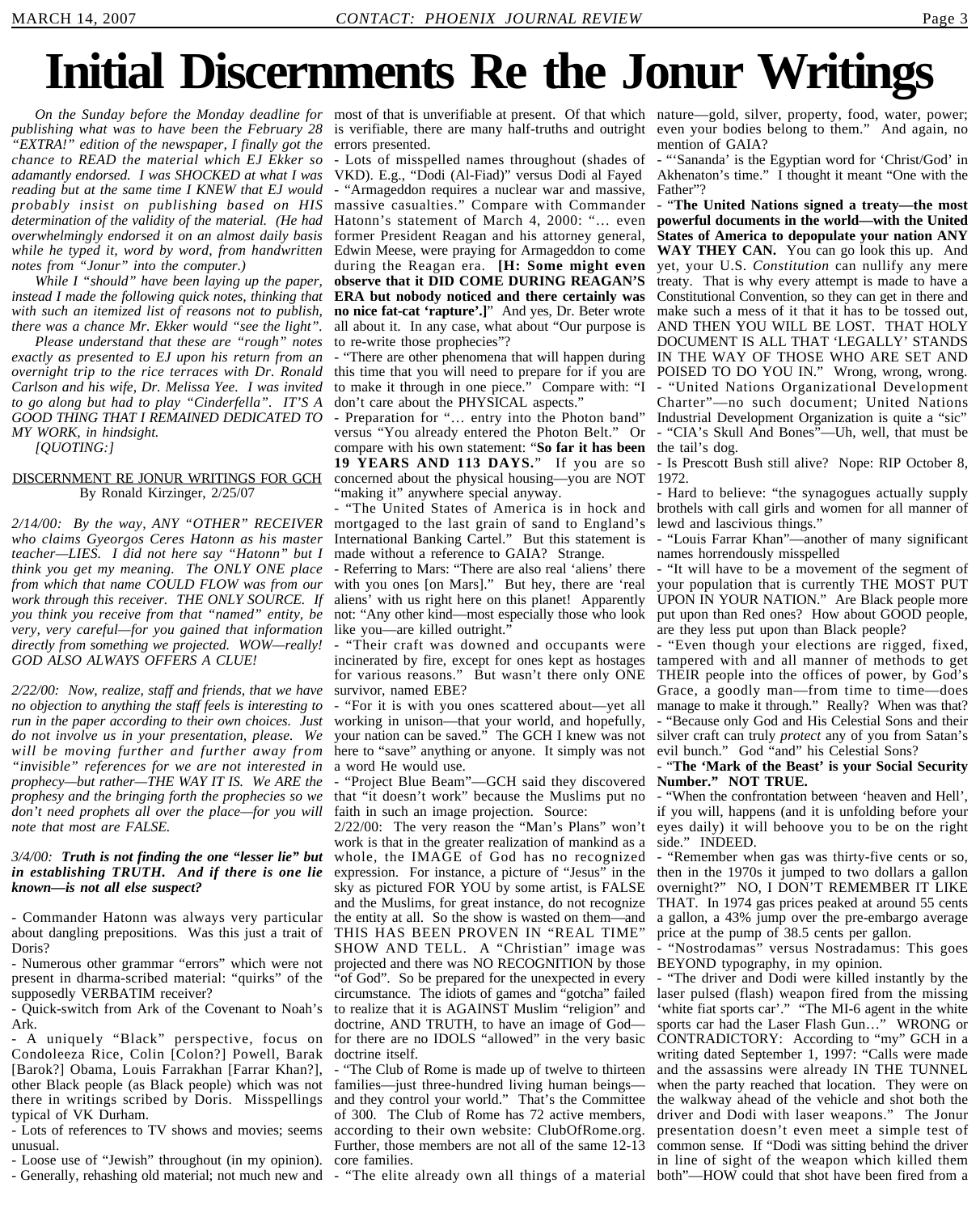car beside or behind them? No mention of Princess Diana's involvement with GAIA. No mention of Mohammed Al Fayed's connection to Adnan Khashoggi and his connection to Iran-Contra.

- "The *Dearborn Independent* (and because his INDEPENDENT newspaper truly was *independent* he could not be pressured by the Khazars into 'killing' the article.) published *THE PROTOCOLS OF THE LEARNED ELDERS OF ZION."* Henry Ford's Dearborn Independent most notably published *The International Jew: The World's Foremost Problem* a much more significant piece of work—so why focus on the Protocols, now widely in disrepute instead of the more consummate work?

- "fight (not with guns—though DEFENSE IS of God) for what is right". FORCE IS NOT OF GOD.

- "The definition of sin or evil is ANYTHING that interferes with your goodly/Godly works." Like this? - "'*Heaven'* IS the infinite realm of outer space. This is why Lucifer and his fallen ones place so much effort—century after century—in keeping God's truth about space and the nature of the Creation a mystery to you." How does this material help anyone to get "there"?

- "IF YOU DO NOT MAKE PREPARATIONS YOU WILL NOT SURVIVE" "Survive"?

- "keep that U.S. constitution with you in that courtroom"—where it means WHAT, exactly?

- "I am pleased to again be working again with my colleagues."

- "So hold tight to your little hats AND SOULS!"

- "In America you have the HAARP system which can produce these effects on populations of people."

Research Project." No, it doesn't. It stands for Highfrequency Active Auroral Research Project.

- "The four-hundred children given injections of the HIV virus that causes AIDS seven years ago by a doctor and his five nurses, for the second time received the death penalty (on appeal)." Four hundred children were given the death penalty for the second time?

- At this MOST URGENT time, Tesla wants to take time (and use up precious space) providing his autobiography?

- "You are not ruled by England…" Say what?

- "Nevada's privacy law states that no one is to know the owner of the corporation—complete anonymity UNDER THE LAW!" BS

- "They have Created laws in the other nations about you that call for PRISON if you do not agree with their lies." Created—with a capital "C", yet?

- Re Somalia: "Look at it on a map of the world; it is situated close enough to see and control the action…" This is nonsensical: They can see and control anywhere from just about anywhere.

*[END QUOTING]*

*Alright, so those were "MY" initial discernments, having been exposed to most of the "Jonur" writings (at least through the end of December 2006; as it turns out, EJ had not even emailed the rest of them to me before leaving for the trip to the rice terraces with our guests).*

*WHAT DO YOU THINK, dear reader?*

*"In my opinion" I KNOW that these writings do NOT come from and do not express the God of Light.*

*Gulp. I had to take a stand in light of my own good, clear CONSCIENCE against publication of this material. As I thought it through, I could see very clearly that publishing it would amount to nothing short of POISONING ALL THAT HAD GONE BEFORE. And so, I took a stand: IT WOULD NOT BE PUBLISHED BY "MY" HANDS. FORTUNATELY, subsequent events were documented as personal journal entries. Ronald Kirzinger ("of" Hatonn)*

## **Beginning of TROUBLE**

*allow you "inside" of what led up to the current shocking situation.*

*The following material comes from a simple "Journal of Events" which I began to compile when it became clear to me that EJ Ekker was not at all pleased with my own conscientious choices.*

*redactions), I will use the usual square braces to* question. *insert comments.*

*[QUOTING:]*

#### **070226 11:38 AM**

I have just returned from some quick shopping at Rustan's, where I went immediately after having breakfast at the Peninsula's Nielsen's Restaurant with Dr. Ron Carlson, his wife, Melissa Yee and EJ.

about my misgivings with regard to publishing the Jonur writings. I presented Ron with a 3-page summary outlining my specific concerns and told him that "in my opinion" I KNOW that Jonur is NOT writing for GCH. *[See preceding article.]* We returned to the table and a discussion ensued among the four of us.

- "'HAARP' stands for High Altitude Auroral that I had a problem with regard to publishing the to Carol (pasted), Janet (pasted and attachment) and EJ I had informed EJ last night at around 11:00 p.m. Jonur material and that I would email him my summary outline document. EJ, Ron and Melissa (accompanied by Dr. Brenda) had spent the last two days on a road trip of sorts to sightsee especially the rice terraces north of Manila. Road weary, he went to bed without reviewing what I had sent him.

When I announced to the group that I wasn't sure we would be publishing the previously promised EXTRA edition of the paper, EJ declared that it was his choice and, no matter what, the issue was going to print. I had him affirm that he was making that decision without so much as having read the document declared and EJ made it clear that his decision to publish the material was final.

"I have a choice to make, too," I said, "and I will not participate in publishing material which I believe is blasphemous and takes God's name in vain. If that issue is going to be published, someone else will have to do it." The lines were drawn. EJ suggested that a compromise was in order, that the EXTRA issue could be published with a disclaimer. I could not agree to that compromise, although Ron and Melissa (who also had not yet read my list of concerns) seemed to agree that was the best way to handle things. Ron Carlson said something about acting as the witness to a traffic accident where both parties to the accident had their independent observer. He suggested that for things to work out, neither of us (EJ and myself) should take an unbending position.

perspective was EJ's declaration that the Jonur truth?" material would be printed without considering my documented concerns. I left the summary document with Ron and we parted company at the elevator up to their room.

11:59 AM End Journal Entry **070226 2:49 PM**

with the Jonur writings and my Discernment notes, for a good and clear conscience?" He didn't want to

*Again, I find it necessary to apologize for* and I emailed EJ to ask him to please let me know if *presenting information in somewhat of a "hodge* he is going ahead with publication and if so, to advise *podge" fashion but it's the best way I can think to* of the deadline for a prefatory article by myself. EJ *Where I make later comments and additions (or* read the material before he would answer that went out at 1:00 (dental appointment with Ron), returned and has just gone out again, this time to the bank (overheard him telling the banker that he will be withdrawing PHP25,000). On his way out, I asked if he was planning to go ahead with publication and he replied that he was waiting for Ron and Melissa to

I am continuing to write an article to be titled "BLASPHEMY: The Jonur Writings". *[See the article following this set of Journal entries and EJ's "Rebuttal".]* I do not know if this article will be required but IF the Jonur material goes to press, I want this article ready to go.

After breakfast, I spoke with Ron Carlson outside *to press. EJ might have thought I was working on [Please understand that at this point the assumption was that the EXTRA issue would be going laying up the issue but instead, I was going full-tilt to write up the "BLASPHEMY" article.]*

#### 3:00 PM End Journal Entry

**070226 10:38 PM** *[This entry is already almost 40 minutes past the*

*publication deadline for the EXTRA issue.]* I have completed a "first draft" of

"BLASPHEMY: The Jonur Writings" and emailed it (attachment). EJ has it and is reading it now.

listing my concerns. "God left me in charge," he and I thought I heard her chuckle a bit as I was Earlier, Brenda (the dentist) was here, ostensibly to coordinate tomorrow's activities, when Ron Carlson will be speaking to a group of Filipino dentists on the subject of Biological Dentistry. I served Brenda a cup of tea and later came back to ask if she wanted another cup. She didn't so I was going to take the used cup and saucer back to the kitchen when she asked if I had gotten around to something (don't remember what at this instant) and I replied, "No, I haven't had the time." She replied, saying, "Oh, well, you're going to have a lot more time available soon" leaving the room.

*[It seems obvious now that by this point in time EJ had already made a determination that he would "terminate" me.]*

Some time after Brenda left, I walked into EJ's office and asked him point-blank: "Are you going to want me to leave?" I noticed that he looked down and to the left (a signal which I take as evasive) and, as he often does, composed his thoughts carefully before replying, "No, not if you do as you are told." I asked him if he thought I was an employee of his and he replied that he is in charge and "somebody's got to make the decisions."

own perspectives on the matter but he was an my position is that I am NOT and never have been an I stated that the unbending position from my him, "Do you believe what I have told you is the I looked him straight in the eyes and declared that employee, that I have only one Boss and that everything I have done has been done with an absolutely straight and clear conscience. I then asked

His answer was, "No, I believe you are overplaying your 'righteous indignation'. I don't know for sure what your plan or agenda is, but I'm damn sure you're not doing this for the reasons you say."

I emailed first Valerie and then all Ground Crew LYING when I say my actions are done by/through/ "So," I said, "you are telling me you believe I am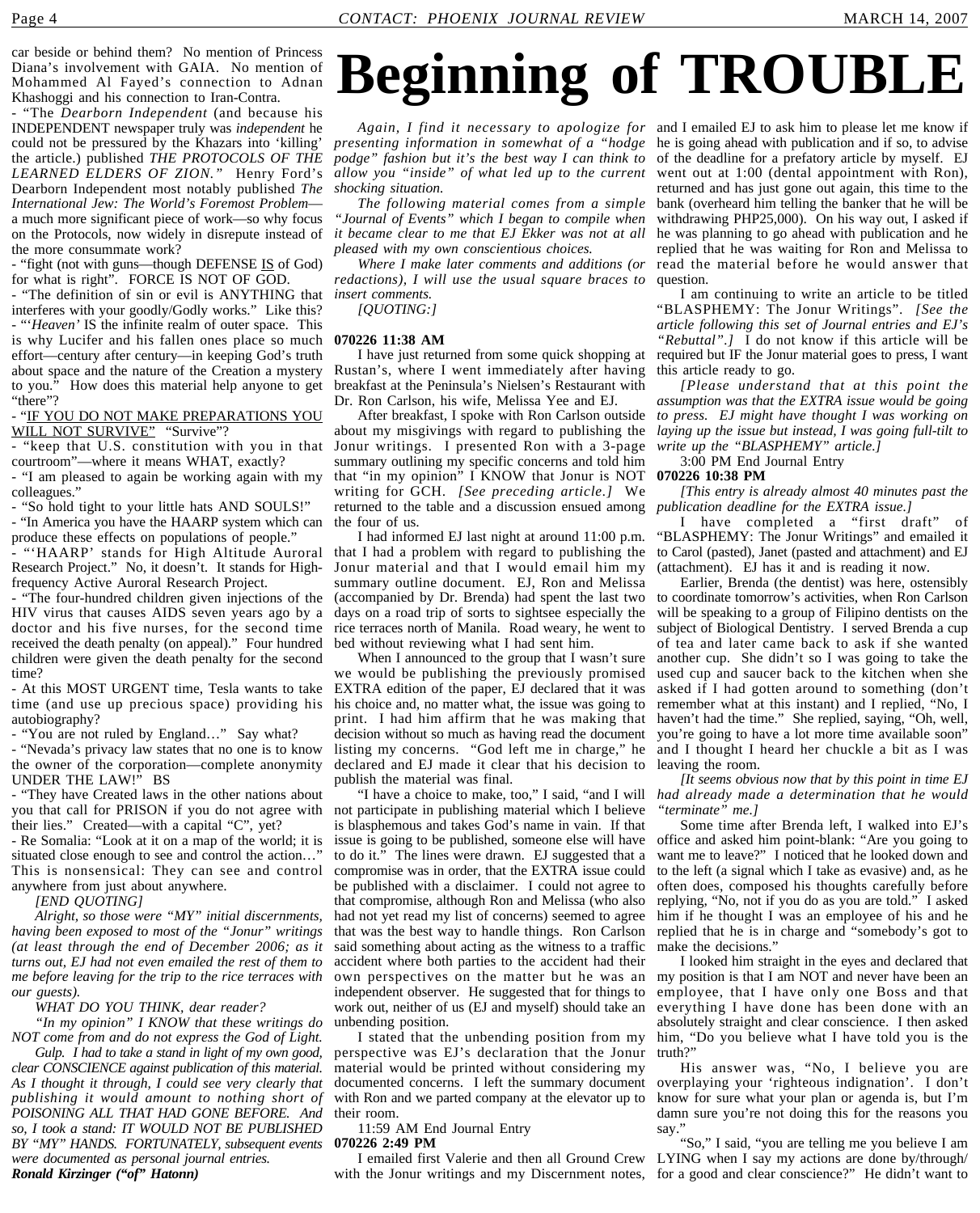call me a liar—but he was calling me a liar.

"You are calling the truth a lie and if you know not me, you know not the Father who sent me." He didn't have a response to that declaration except to shrug his shoulders.

I discovered that I was not in possession of all of the Jonur documents and he started to email the last of them to me.

I asked him if he would like a copy of the document "BLASPHEMY: The Jonur Writings" and he said he would, so I went to my room and sent it to him. As part of our earlier conversation, somewhere around the disagreement re my status as "employee", I told him I had written a piece which I would like used as the Preface IF the Jonur materials got published. He said sure, he would be glad to publish my Preface—which I told him I doubted he would. He then clarified his position to say that he would allow my Preface to be run IF I went ahead and prepared the issue for publication. I told him I will not participate in the dissemination of confusing, blasphemous materials.

I returned to the question of whether or not he would want me to leave and he returned to his position of NO—but—well, we'll have to wait and see what the Carlsons say. "I already have Melissa's response which was that the material is probably false but we should run it anyway. If Ron comes back and says it is false, I probably will not go ahead with publishing it."

So, bottom line: I have acted according to my conscience and if I am "fired" for it (and how do coequal members of the Board go around firing each other, anyway?)—it will be a relief.

11:01 PM End Journal Entry **070228 12:56 AM (including Minutes of GAIA**

#### **business meeting held 070227)** It's really only about one day since the last update, this is being written very "late" because of the

work catch-up necessary following an evening spent with Ron Carlson and Melissa Yee (and of course, EJ).

The evening started out very socially but after a couple of hours of relatively light social banter I declared to the group that we seemed to be tiptoeing around the elephant in the room and perhaps we should discuss it. No one else seemed prepared to take the lead. EJ left the room to print up 2 copies of the email from Dr. Bruce Tracy, which I will paste in place right now:

*[Well, in fact I went and pasted in all of the relevant emails to this point in time. In order to understand them, for you who do not regularly use email, THE LATEST MESSAGES ARE AT THE TOP, so you have to read from the last message "backward" to the top of the list of messages. Check the date and time stamps (some of which may have been altered) and you will be able to follow along in order of the sequence of events as it unfolded.]*

Original Message —

From: Bruce

To: Ronald Kirzinger ; EJ Ekker

Cc: A-Ellen ; Valerie Tracy ;

ddscarlson@[xxxxx] ; tpni@[xxxxx] ; Norm Pulliam ; Service at BCR ; Carol Spath ; Jerry Schnoebelen ; Vanessa Hamilton Sent: Tuesday, February 27, 2007 9:50 AM Subject: BT on More thoughts—& more Jonur writings that Ron didn't have plus my rebuttal to

#### Gentlemen—

Ron's 1st critique—EJ

Just retrieved several days of emails a few

hours ago and, as they say, imagine my surprise!

In the interests of the below-mentioned transparency and as a former editor of CONTACT, I'm certain you'd welcome a companion piece to the blasphemy piece and on roughly the same scale—to be printed unchanged and unabridged in any issue of CONTACT in which that piece or any similar piece is printed.

Please let me know the number of words your piece ran and also what would be an appropriate deadline and where to send it.

Thanks, Ron, and wishing us all, and the both of you especially, strength and discernment in our mutual collaboration with the Higher in our time.

Bruce

Bruce Tracy, Ph.D., Indexing Services PMB-192 785 Tucker Rd., Ste. G Tehachapi CA 93561 661.823.0814

- Original Message -From: Ronald Kirzinger

To: EJ Ekker ; ddscarlson@[xxxxx] tpni@[xxxxx] ; Norm Pulliam ; Service at BCR ; Carol Spath ; Jerry Schnoebelen ; Vanessa Hamilton ; E.J. Ekker (Ellen) ; Bruce Tracy, Ph.D. Cc: A-Ellen ; Valerie Tracy Sent: Monday, February 26, 2007 7:04 AM Subject: Re: More thoughts—& more Jonur writings that Ron didn't have plus my rebuttal to Ron's 1st critique—EJ

This document is not yet final but is now "out there" to state "my" position.

*[I felt it NECESSARY to get the "BLASPHEMY" article "out there" because it was pretty clear to me that EJ wanted to "terminate" me.]*

—— Original Message ——

From: EJ Ekker

To: ddscarlson@[xxxxx] ; tpni@[xxxxx] ; Norm Pulliam ; Service at BCR ; Carol Spath ; Jerry Schnoebelen ; Vanessa Hamilton ; E.J. Ekker (Ellen) ; Bruce Tracy, Ph.D. ; Ronald Kirzinger Cc: A-Ellen ; Valerie Tracy

Sent: Monday, February 26, 2007 10:30 PM Subject: Re: More thoughts—& more Jonur writings that Ron didn't have plus my rebuttal to Ron's 1st critique—EJ

*[I will place EJ's "rebuttal to Ron's 1st critique" immediately after this sequence of Journal entries, so the reader can truly be "fully informed".]*

—— Original Message —— From: Ronald Kirzinger

To: Bruce Tracy, Ph.D. ; E.J. Ekker (Ellen) ; Vanessa Hamilton ; Jerry Schnoebelen ; Carol Spath ; Service at BCR ; Norm Pulliam ; tpni@[xxxxx] ; ddscarlson@[xxxxx] Cc: Valerie Tracy ; EJ Ekker Sent: Monday, February 26, 2007 1:21 PM Subject: Fw: More thoughts

I thought it best to include all of you of the active Ground Crew in the developments at this end because this is an IMPORTANT inflection point and I believe it is best to handle it in a thoroughly transparent manner. (See below and Discernment document attached.) I have also attached the Jonur writings for your reference, in case you have not seen them.

Ron

—— Original Message —— From: Ronald Kirzinger To: Contact Newspaper ; E.J. Ekker Sent: Monday, February 26, 2007 1:06 PM Subject: Re: More thoughts

Hi Valerie,

We have a disagreement going at this end with regard to the EXTRA issue. "In my opinion" I KNOW these writings are not the product of "the One and Only" Commander Gyeorgos Ceres Hatonn. Whether or not you agree, please understand that it is a matter of CONSCIENCE for me: I will not particpate in what I perceive to be BLASPHEMY other than to discredit it as thoroughly as I can.

I invite you to read the attached document which outlines SOME of my misgivings regarding this material. Please note that EJ's decision to go to print "no matter what" "because we made the commitment" was made before he had read the attached document. It is my hope that once he does, he will not proceed. If he does decide to go ahead, however, I have requested the opportunity to write a strongly worded Preface to the material. I hope you understand my position.

Ron

—— Original Message —— From: Contact Newspaper To: E.J. Ekker Cc: Ron@[xxxxx] Sent: Sunday, February 25, 2007 7:43 AM Subject: More thoughts

My eyes jumped ahead and missed reading "Extra" in the paper. The last material is especially urgent for publication! Please be extremely cautious on info about J.! To assist and make things easier Bruce expressed interest in typing the material on disc. He is familiar with the text of the writings and approves of them enthusiastically and wholeheartedly. Valerie

#### *[Resuming the Journal entries:]*

Allowing that it would take a few minutes from them to review the email from Bruce, I asked if they had reviewed the document which I sent to them via email and Ron explained that he hadn't figured out how to access his email—so no, they had not—so I excused myself to go and print it "in 14 point font" for easier viewing. I left the room and printed 2 copies, returned to the room and handed the copies to Ron and Melissa. When they saw the thickness of the papers, it seemed they didn't want to read them immediately.

I sat down and asked to have the floor to take them through the "BLASPHEMY" article quickly, to which they consented. I pointed out the deadly nature of propane in a small room, advocated by "Jonur" (Joseph Clyburn) and "his" "Commander Hatonn", and then quickly summarized some of the other points, concluding with the question, "Does that sound like Commander Hatonn to you?" Ron and Melissa agreed that it was NOT Commander Hatonn; EJ's agreement can only be assumed because he did not disagree and therefore offered his "tacit consent". In short order, the three of us (Ron, Melissa and myself)—again, with apparent tacit consent from EJ—determined that it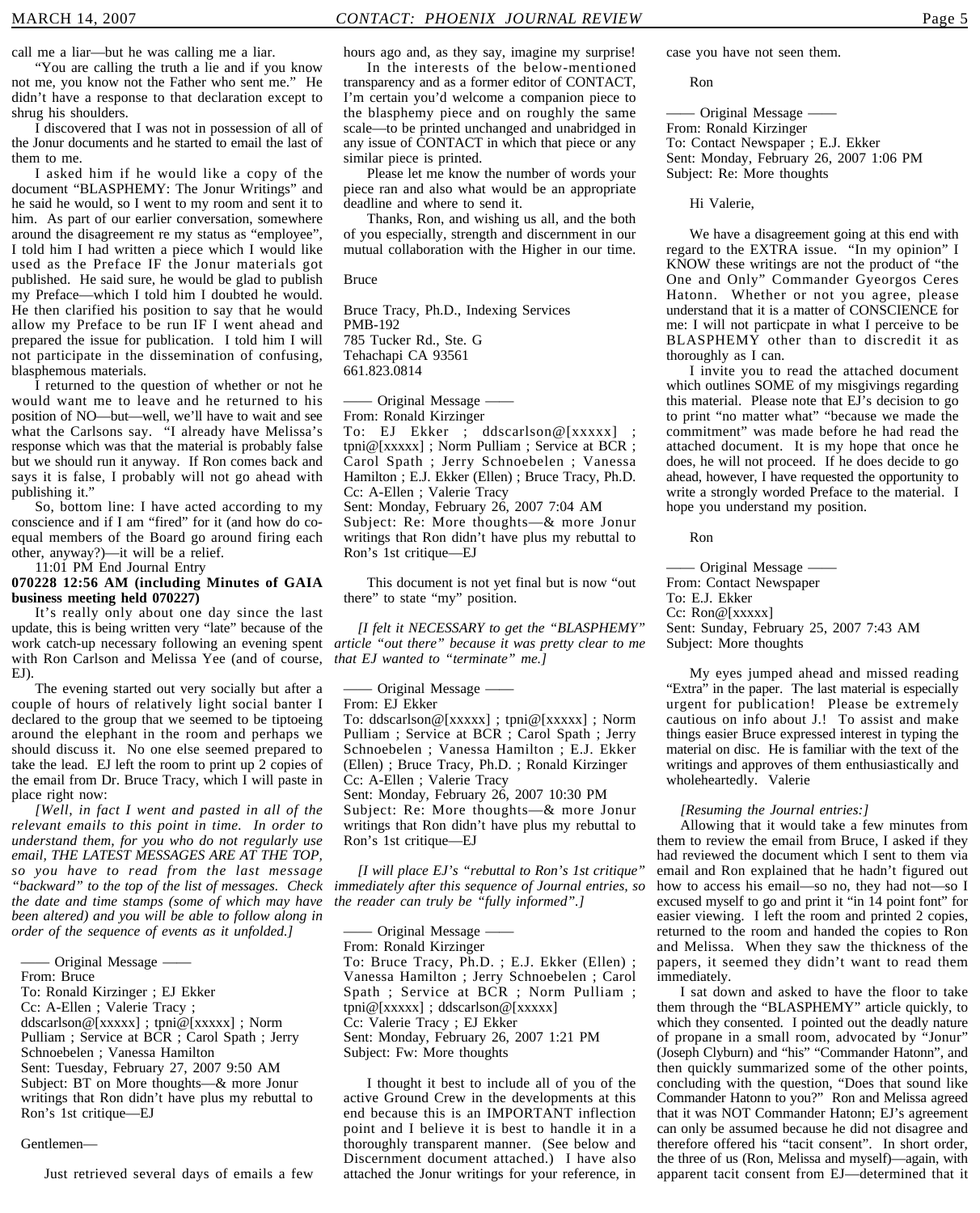would be unwise to publish the Jonur material.

At that point, however, EJ asked, "Then the question is: What is the best way to handle this?" He continued, "I think we should send a copy of the 'BLASPHEMY' article to Jonur through Valerie."

I asked, "Do we owe Jonur anything?"

EJ replied to the effect that we should have the man stop putting all that effort into writing material which we are not going to publish. I said we don't owe him that much and "I don't mind a picture of this evil-worker running on his hamster wheel for a while longer." EJ repeated his question and suggested response, to which I replied ok, fine, go ahead but I don't think that is necessary.

perception that EJ was going to "fire" me (an *by itself and I said at this meeting that I could bring* impossibility because I am the sole member of the *BOTH projects to a state of self-sustainability within* board of PSD and CONTACT and a co-equal member of the board of both GAIA and CSEML subsequent to Doris' demise) for refusing to publish the Jonur material. "I never said that," he replied.

I knew he didn't say that in so many words but there was no doubt of his intention in my mind. I pointed out that he told me I was "way out of line", "insubordinate", "not irreplaceable" and other language which led me to the conclusion summarized as "he was going to fire me" if I didn't do as I was told. He argued a bit with the specific language, saying that one particular word (don't remember which one) was not a word he would have used—but never rebutted the main point I was making.

"So," I summarized, "I acted entirely according to my own good and clear conscience and found myself judged as insubordinate and on the verge of being kicked out." Ron and Melissa seemed surprised that I would talk about being put out on the street and EJ actually confirmed it after a little more discussion and picking nits (in my opinion, as all of this comes from 'my" perception and recollection).

I looked EJ straight in the eye and said, "I felt that my security was threatened, that you would put me out on the street. Will you declare right now, in the presence of witnesses, that you would not put me out on the street? Will you provide me with that assurance?"

"Hell NO!" he reacted, meaning he absolutely reserves the right to do so.

"OK," I said, "Since we are having a business discussion here, I would like to put before the board the issue of my peace and security, which is lacking in this environment, and I would like to propose that because I have no security and security is important to ensure my peace of mind for ongoing productivity, the Board should resolve to provide me with that measure of security. I should be afforded an equivalent place to live as that which EJ enjoys and have my living expenses met by Global Alliance in the same manner which he does."

EJ qualified this statement only to the extent that the accommodations should be qualified on the basis of cost and not environment, to which I agreed. So, it was resolved.

centered around the issue of whether or not EJ was the "boss" and I was some kind of "employee". I'll cut this short with the following summary. It was made clear that EJ feels he is "in charge", even though I pointed out the fact that we are co-equal Board members, and he was not about to accept my position, which I stated as: "All are one and each is equal; I have no boss besides God himself and I will always act according to my own conscience. If that gets me into trouble, if that builds some kind of a wall in the relationship, so be it and selah. EJ said any such wall was completely of my own construction. So we

agreed to disagree, EJ insisting that he is in charge and **070301 12:56 AM** I, on the other hand, making it clear that he is not in charge of ME. If he wants to go on believing that because there seems to be a genuine possibility that EJ he's in charge that's alright with me but he may not act unilaterally.

"Great," I said. Since we're involved in this business meeting I would like to raise another issue for the approval and resolution of the Board and that is relative to our discussion of funding for development of the 'Internet TV studio' concept. We had discussed an amount of \$100,000 for that purpose. Can we resolve to make those funds available for that purpose?"

At about this point I declared that it was my *would be made available for the Internet TV project [Actually, it had been resolved that \$100,000 this allocated amount.]*

EJ replied in the affirmative. "Where do you want your money to go?"

said. "Oh, no, not 'my' money—it is the money of the company." EJ did not disagree.

*[STOP and reread that little exchange. What do you think was really going on? I have lived to serve God through Global Alliance and subsidiary companies, devoting ALL of my life energy to this. Why would he try to make it "personal" instead of corporate? THINK about it.]*

I qualified my request for funding saying I would include the "energy water" and related products project as well; that I would do my best to bring both projects in well under budget, not exceeding a \$100,000 line of credit; that I would continue to do all of those things I have been doing all along PLUS take on the new projects so we could start moving forward instead of stagnating as we have for the last 7 years. EJ agreed but tried to stipulate that of course I would continue to be available to handle any computer repair issues he might encounter. I could not agree to this request and said it would depend on where I was located and how busy I was at the time—and perhaps it would be better to just call up Alan (the computer guy in the mall) to handle those sorts of things if I was unavailable. There was no rebuttal to this clarification from me and that is how this issue was left.

pretty much complete control over the accounts of the company and I do not have access to those accounts, what assurance do I have that you won't suddenly withdraw the allocated funds or access to them? I would like to ensure that the funding is available to the extent mentioned and for whatever duration is required to get the projects off the ground. I commit to bringing the projects—both of them—in within the limit we have discussed but don't want the rug pulled out from under me. What assurance are you prepared to provide me with in that regard?"

EJ's response was that the language of the resolution could provide such an assurance.

At that point there was some lively discussion to relate is that we had some additional social That ends the business meeting and all that is left conversation, EJ and Melissa over a glass of wine and Ron and I over water and a green tea. We parted company around 11:00 p.m. and agreed to meet for to operate outside of the system about as well as breakfast at 9:00 a.m. at Nielsen's Restaurant at the Peninsula Hotel.

> In my conversation with Janet tonight I recounted pretty much all of the foregoing events and asked her to draft preliminary corporate resolutions. Facsimile signature should be ok because there are witnesses to the business meeting who could affirm the agreements made.

1:52 AM End of Journal Entry

It is very late but I feel I must put this to writing intends to cause me harm. A stranger was hanging around at poolside yesterday, a guy from Georgia with a unique (designed by himself) tattoo of the number XIII, with the X and III overlying. He described himself as a "contractor" but over the course of a very long conversation never once spoke about any projects he might presumably be working on. He spoke of having routinely managed \$30B projects and talked about having not worked for 4 years at one point while entertaining friends on his boat throughout to the point of wanting to go back to work again. The impression he conveyed was that of a man of substantial means. So, what was he doing bumming around in Makati at the GILARMI Hotel (a dilapidated, 2-star—at best—hotel which has been scheduled for demolition for years???

"Whose money?" I asked. "Your money," he including the \$30B projects part, his non-reaction When I mentioned the man and his story to EJ, seemed to say quite a bit because the first thing out of his mouth normally would have been "Bullshit!"

> I don't want to conjure anything up out of nothing and I am far from being fearful but at the same time I recognize that there is a lot at stake and EJ has shown very clearly a very different "side" of himself in the last couple of months—really, ever since I identified the black-money money laundering scam in Commander's writings from 7 years ago, at the time of the 9-day CB fire presided over by Buenaventura, who just happened to die suddenly almost exactly 7 years later. The outline of the deal: Tom Taylor at Philtec demonstrated to EJ and me that he has boxes of special, blackened U.S. \$50 and \$100 bills. Easy as pie, you wash them in this special liquid (which cost something like \$78,000 for a small quantity like a quart or a gallon or something) and you've got all the money you could ever want. The deal apparently came out of the U.S. Embassy as the supplier of the liquid was supposed to be only an Embassy-endorsed supplier.

I then said, "One more thing. Since you have *witnessed. I now have a hunch that they were trying [A friend recently told me that this is a known scam and that it was presented even on ABC's* 20/20 *show. In this case, I was not a participant in the scam at all but isn't it interesting that the U.S. EMBASSY is involved? They can deny it now but I know what I to set me up for something illegal, using the MONEY LAUNDERING merely as the "hook".]*

> At about the same time, at least somewhere in the last quarter of last year if memory serves without researching it, EJ wanted to establish a joint personal account with me but I ensured that my signature was followed by UCC 1-207. I never thought much about it at the time but it was maybe a month or more later that I overheard EJ on the phone with the bank (I was in my bathroom just a thin and partially open door away from him). There was some kind of a discussion of coming back to the bank to redo the signature cards. It slipped my mind but then later, could have been the next day, I'm not sure, EJ said he had to go to the bank for something and as usual I was to go along. When we got to the bank, EJ "out of the blue" said something to the effect that I had managed anyone ever had, a comment which struck me as very peculiar but to which I did not reply. We were asked to sign signature cards and I signed followed by 1- 207. It is my understanding that a joint account held by a "person" and an "individual" affords rights to the "person" ahead of the "individual"—and that's the way I wanted it because I couldn't know what he would do with the account and I knew that even though I would have signing authority, only EJ would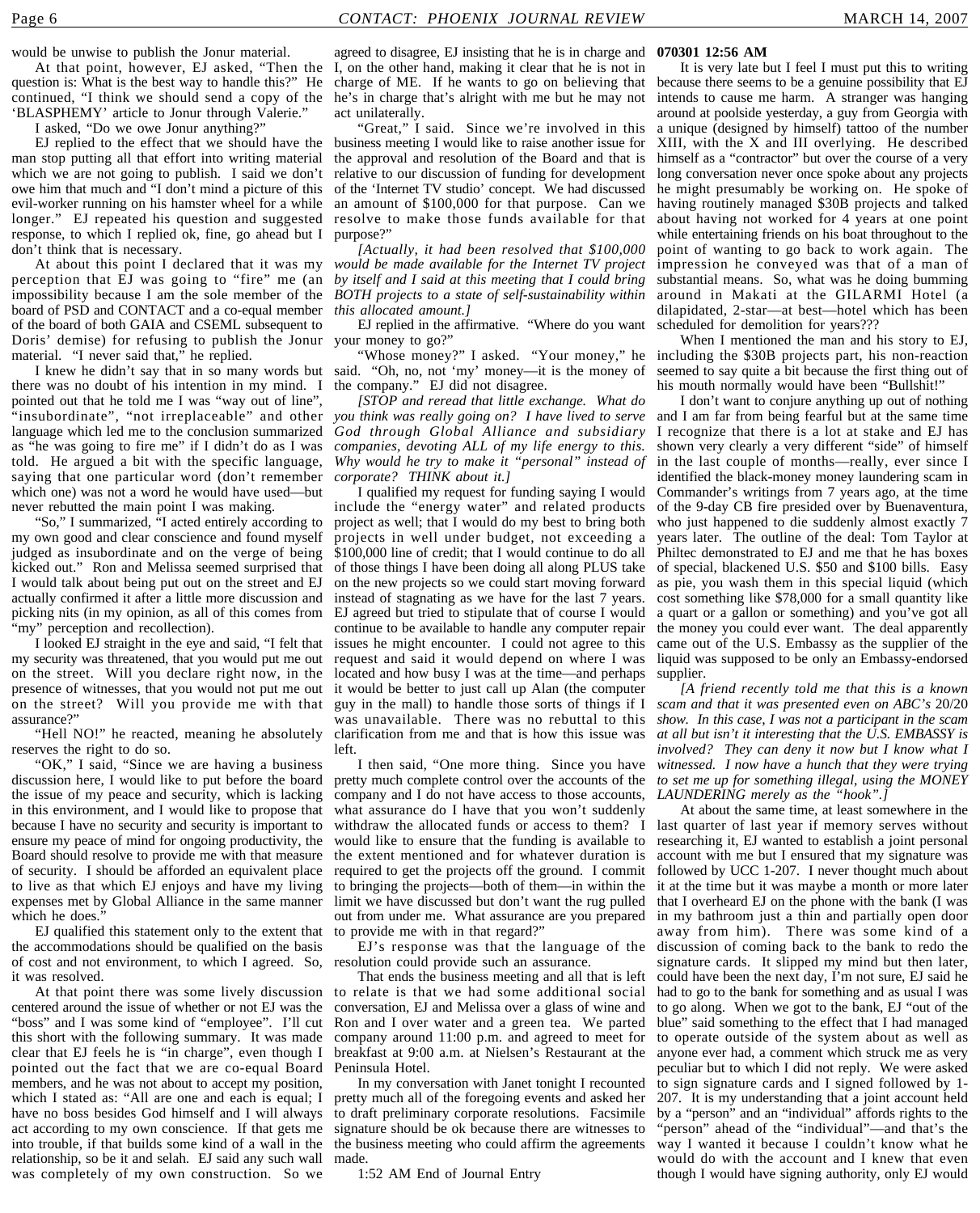use the account. I noticed that he made a little fuss say whatever he does will be very well thought out about ensuring that the bank staff got to know me and associate me with him—ostensibly in case anything should happen to him? I didn't know and still don't; I just went along with him on several trips to that bank where he would get large amounts of cash (typically around \$3,000 or PHP150,000).

The point I'm making is that EJ knew in advance that we would be asked to redo the signature cards but pretended that he did not know and also did not know why the banker asked for the new signatures. EJ jumps on anomalies better than anyone I know but for some reason let this one slip and, as I say, pretended that the banker's request was spontaneous at the bank even though I know he spoke with the banker about it at length some time earlier. It doesn't add up to anything but a secret. And in the context of the foregoing information, perhaps you can see why I might suspect that he has been making efforts to set me up and involve me in some kind of illegal activity. When Tom Taylor asked me how much "free" money I wanted, I answered "none" and it was made clear that Global Alliance money would not under any circumstances be involved. EJ said he would put up \$5000 "of Doris' money". I am sorry now that I did not document this information at the time but better late than never.

It really must be documented, especially given EJ's openly irrational behavior of late. For example, what responsible Board member literally living off borrowed funds and supposedly minimizing expenses would: a) live in a high-priced condo with over 2,000 square feet of space; or b) more importantly, nearly double the expense of Executive Offices instead of merely providing verbal assurance that he would not put me—his co-equal Board director—out on the street over a matter of CONSCIENCE?

WHY DIDN'T EJ DISCERN THE BLASPHEMY? He was in possession of a batch of the "Jonur" writings for almost a month and made the decision they were valid, typing them into the computer and all the while whenever I would ask him, "Have you seen any reason to disqualify the writings?" his answer was a flat, "No." This is all rather well documented elsewhere because as things went down there were lots of emails sent to lots of people. I never got to look at the writings (other than the first one, which I knew was "off" but to my discredit I did not INVALIDATE) until the day before publication and then only because I declined an invitation to take me away from my work that weekend when Ron, Melissa and EJ went up to the rice terraces. As soon as I read through them, I knew they were "more than a little off" and could not have come from Commander Hatonn or ATON, the HIGHEST ENERGY IN THE UNIVERSE. How could EJ have typed these documents in and not noticed? Or did he actually INTEND to have them published BY ME, by my own hand, because I would then be the responsible party? Not to mention that I am and have always been the officers and Board of Directors for both CONTACT and PHOENIX SOURCE DISTRIBUTORS. Another attempt to set me up? PROBABLY, is the only conclusion at which I can arrive. Are there other nefarious plans to do me in? PROBABLY.

And as the system's real, covert, criminal element handle things, when all else fails—"KILL HIM"? Kinda makes the head spin a bit, especially since I managed to quite inadvertently, only through acting true to my own CONSCIENCE, pull the King's pants down in public and point out what a very small discernment he has. He has done a MASTERFUL job of concealing his true emotions but I know he is PISSED OFF. I do not, however, know more than to

and at the same time, it doesn't matter how well he and his co-conspirators (CIA agents/assets: Ibrahim Dagher, Tom Taylor, John "D" aka John "D Baptist" (regional director)—all of whom really seem to like Pope Ratzinger—TT has some interesting stuff on the walls of his office showing some kind of special relationship with that pedophile-preserver so a Jesuit connection is also a possibility) figure it, they will not out-figure GOD or manage to do anything but ADVANCE GOD'S PLAN.

EJ and I hardly had any contact today: breakfast with Ron and Melissa at 9:00 and he went ahead of me; after breakfast I visited with Ron while EJ went somewhere with Sharif; then I was off to get dental work done; then all of us went together to see Ron's presentation to the PDA members at the GSK center; then tons of stuff to do all night including corporate resolutions from the previous meeting.

We are scheduled to have breakfast with Ron and Melissa tomorrow morning at 9:15 and after that they will have to check out at 3:00. Their flight leaves somewhere around 11:00 p.m. Along the way tomorrow I will try to set up another Board meeting with Ron and Melissa in attendance to cover the issue "who gets Ludy's time?" because she was ostensibly hired to assist me with my very heavy workload. The whole time, however, I am sure I will be thinking, "What has Wolfman got planned?" And did George W really say, "Fuck the Wolf!"???

It's very late and more to do otherwise.

1:53 AM End Journal Entry

**070301 10:16 PM (including GAIA meeting minutes)**

EJ and I joined Ron and Melissa, Sharif and Brenda over breakfast at Nielsen's Restaurant from around 9:20 through about 10:45. It was mostly light social banter and some deeper spiritual discussion between Ron, Sharif and myself except that after Sharif left EJ said that Sharif said that the Young Officers might be planning to stage a coup sometime soon. It was decided after breakfast that Ron and Melissa would pack their bags and make arrangements for a porter to store the baggage for them to be picked up just before leaving for their 11:15 p.m. flight back to Hawaii, for which they would have to leave Makati around 7:30. It was also decided that EJ and Brenda would take Ron and Melissa to Tom Taylor's office and then they would all go out to Fort Santiago, aiming to be back by 3:00 in order to allow time for visiting at the Executive Offices (including, presumably, a business meeting for GAIA).

I returned to the condo to get some work done and asked Ludy if she had any luck looking around for an apartment for me. She warmed up the telephone and tracked down a small lady (smaller than Ludy) who could show us a couple of vacant 2-bdrm condos here in the Tuscany. We went and looked at 16F and tried to get into another one on the  $12<sup>th</sup>$  floor but when the little lady opened the locked door someone's slippers were under a coffee table and that surprised her because apparently she thought the suite would be empty. She asked if I would be interested in looking at a 1-bdrm unit and I said I might as well look but I doubted it would suit my purposes because I wanted to have a guest room for visitors to save on hotel costs—and I wanted enough space so that Ludy and I could work together without being right on top of each other. So, we went and looked at suite 2F.

The unit was in very nice condition except that it obviously hadn't been painted for a while; it was furnished and included a king-size bed. With only one bedroom I could see it could be a problem somewhere down the road but overall it had good "fung shuay" (sp) and I kind of liked the fact that it was on the back

side of the building away from the traffic and diesel fumes from Ayala Ave. The Tuscany staff member who showed up to help show the unit volunteered that if I liked it, he could arrange for the owner to come over to meet with me and shortly after 2:30 I got to meet the owner. I told her I was seriously interested and prepared to put PHP5,000 cash down to hold the deal because she said she had another interested party. She said she wanted PHP50,000 per month and a 3 year lease, and she committed to repaint the place (she has some association with a construction company?) and replace the mirror and to ensure that everything is working before I would move in. She said it could be ready for occupancy within "5 days", maybe a week, in my mind. I left her with my business card and it was determined that we would meet tomorrow at 6:00 p.m. to finalize the deal.

I returned to the condo right around 3:00 and proceeded to make a fresh pot of coffee in anticipation of the forthcoming business meeting. EJ, Ron, Melissa and Brenda walked in a little after 3:00.

[Interruption to make a bite to eat and EJ has just gone to bed. Will continue in a few minutes and before calling Janet.]

The first hour or so was taken up with social banter and recounting of the great adventure to Fort Santiago. After a while, Melissa and Brenda disappeared and when I asked Ron where they were he told me that they had gone into the bedroom for Melissa to work on Brenda. EJ returned to the room from something he had been doing in his office (I could only hear that he was talking with Ludy but could not hear what was discussed specifically) and after a short while announced that he would like to commence a business meeting.

[Begin Business Meeting Minutes]

EJ announced that he had an issue to put before the Board relating to the deployment of Ludy. He asked me how I thought that situation should be handled. I asked him how HE thought it should be handled but he did not answer. EJ retorted that he thought we should consult with Ludy before making a decision that affected her. I informed him that I had discussed the matter with Ludy earlier in the day and in my opinion she was prepared to go with whatever kind of schedule we decided: maybe mornings in one place and afternoons in the other; maybe certain days at one place and certain days at the other; but I was thinking that there might be some kind of imbalance in the schedule because she was hired primarily to help with the extra work load which I have taken on. Again I asked him what his position was on this matter but his response was that it would have to be worked out with Ludy. [No Resolution]

After some telephone interruptions (EJ), the next issue EJ raised was "good news and bad news" about suite 2F. He said he had been negotiating with the owner and the good news was that it looked like it was well within the parameters we had discussed and it looked like we could come to terms. "BUT," he said emphatically, "I'm kind of reluctant to commit to a one-year lease because I need to know how long you are likely to be here in the Philippines." He suggested that it might be better for me to be back stateside in order to manage business activity from there and said that he saw me there rather than here. I explained that the REAL business of GAIA was in all probability going to happen first in the Philippines and I couldn't see myself anywhere else until that happens.

EJ suggested that perhaps the lease should be put in my name and I asked why—when it is clearly a corporate expense? Isn't this suite leased in the name of GAIA? He said no, it is in his personal name. I said well, as far as I'm concerned it's a corporate expense which should be paid by the corporation; it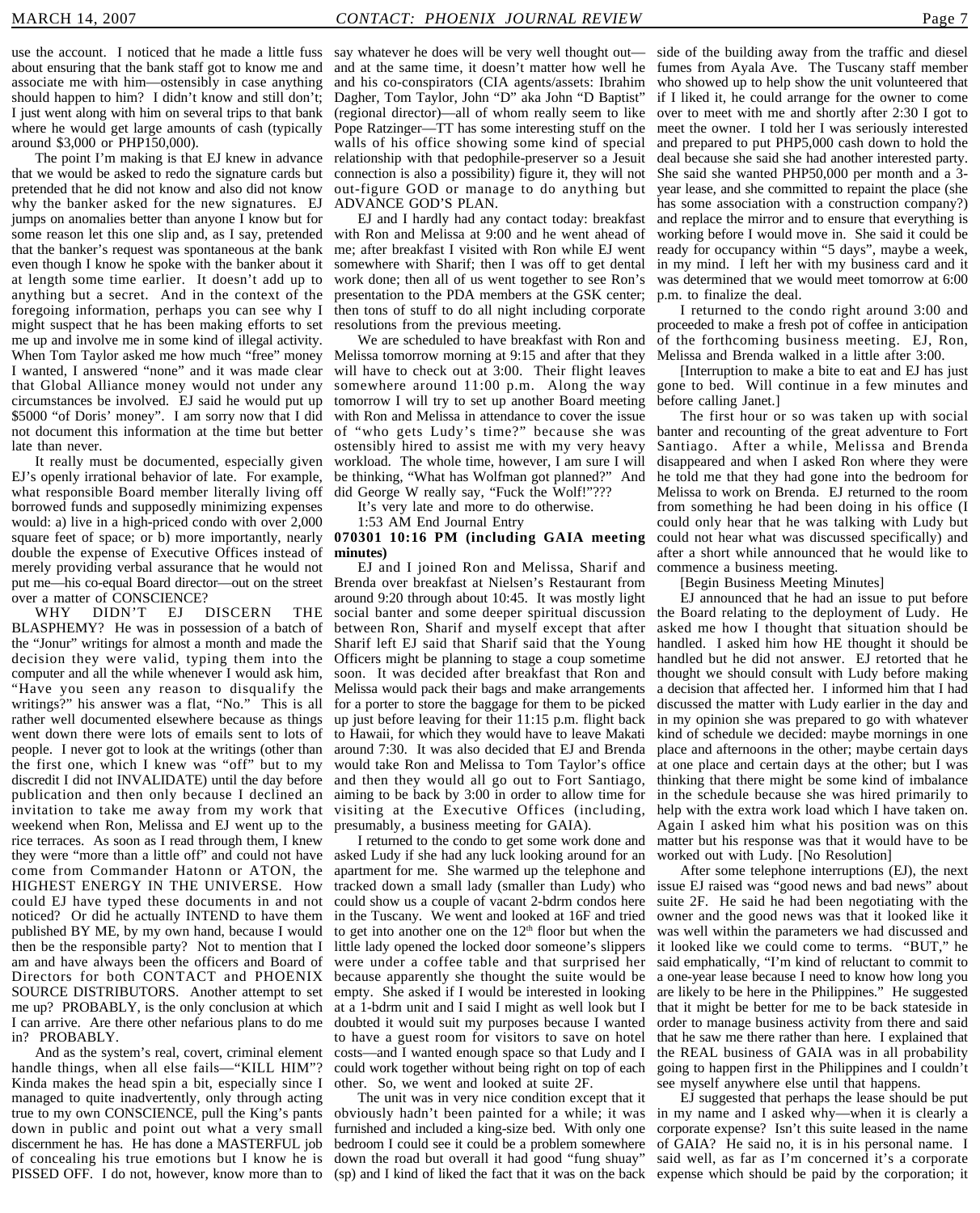they are collecting 6 months rent up front); and it makes no sense to me to put it in my name.

It was mentioned that I would be needing some household effects, presumably to be provided by the company, and there was no rebuttal from EJ on this matter.

Around about this point there was also a sidebar discussion of the Tallano Fdn project following EJ's announcement that Roly *[Romy, I think now]* Campos had signed the agreement, meaning there will soon be some more elbow room for the Fdn and now it can stop being such a draw against GAIA's working capital.

[Interruption to call Janet—11:30 PM]

Next, EJ raised the issue of how the \$100,000 account would be handled. He suggested that the easiest way to do things would be to set up an account in my personal name. (!!!) Why on Earth should a personal account be set up to handle corporate matters? Is that something IBM would do? With those thoughts in mind I said no, it should be done through a new corporate account to be set up for that purpose. With Ron Carlson present, I reviewed: The GAIA Monex account, the GAIA account at BP, the GAIA metals account at Philtec—are all under EJ's control. Yes, said EJ, but you are a signer on my personal account. (I am but I have never transacted business in that account—and now that I hear that he is freely mixing corporate funds with his personal funds *[AND LITERAL MONEY LAUNDERING]*, I sense there is a serious problem waiting to be uncovered here.) EJ suggested that we could set up a separate account and then threw out something absurd like (don't remember the exact phraseology but it was oxymoronic like this)—an individual account requiring joint signatures. I said no, that's not the best way to do it at all.

I said that the way I saw things working was that I should be given exclusive access to the \$100,000 and I should be given management authority over the Internet TV and "energized water" projects, to be managed by me without interference—that is my understanding from our previous meeting. I see forming committees with Peter Kawaja for Internet TV and with individuals from the "energized water" manufacturers/distributors, establishing contracts and working hard to bring the projects in under budget.

At that point EJ wanted to clarify where the profits from these projects would go and I affirmed capital) are GOD'S PROJECTS and of course the profits would go to GAIA.

There were some more interruptions to the meeting—end of day for Ludy at 5:00, a brief showing of the Tallano Fdn powerpoint presentation to Ron (who said he had seen "a little bit of it" before but obviously had NOT because he was in awe of the information and the way it was presented). Brenda and Melissa came out from the bedroom and Melissa, who said she didn't want to watch the powerpoint presentation, ended up crowding in to see the last few frames. Ron asked if that was Flash or some kind of Internet movie and when I said no, it was "powerpoint to the max, baby" he was very surprised. Brenda and Melissa went out shopping and got back around 7:00 to pick up baggage from the Peninsula Hotel and make their flight comfortably.

The business meeting ended following the powerpoint presentation and we carried on with some social chatter and lively spiritual discussion including "where we are in the cycles", while EJ did something in his office area.

[End meeting minutes]

EJ made an appointment with the owner of 2F and

was no problem to the landlord (nor should it be when we are to go there at 6:00 p.m. tomorrow to finalize.

really resolved nothing but clarified a few things:

1) The Ludy issue seemed to me to imply that he might not have intended to allow her to work for me in 2F and might have something else in mind in that regard—possibly that I would "come to work" in "his" executive offices but I do not see that as a practical solution. Certainly, when I spoke with her, Ludy had no problem whatsoever with sharing her time between the two suites. If anything, she should be more "mine" than "his" because she was hired specifically due to my excessive workload.

2) EJ suggesting that the lease should be in my name doesn't add up unless he's trying to set me up for something and my general feel is that the United they could pursue against me; hence, the effort to have me put on EJ's personal account; the effort to put the lease in my name—and NEXT:

3) The effort to put the \$100,000 in an account in my name doesn't add up other than as, again, some kind of attempted setup.

NOTHING RESOLVED

070302 12:42 AM End Journal Entry **070302 9:36 AM**

must take this early opportunity to object and take strong exception to the conduct of Mr. Ekker, who acted in his personal capacity to loudly and in a public place incite sedition, encouraging Sharif to work with afternoon." the Young Officers to stir up some kind of a coup. As we walked from the Gilarmi back to the Tuscany I morning and it was already resolved. So, you're brought this to EJ's attention and stressed that the telling me that she told you that I want her in the breakfast meeting could not be considered a GAIA business meeting; that it only represented his personal, individual position and that I want no part of a call to sedition—FORCE IS NOT OF GOD. His response? "Let's not write this one down." My reaction, "Let's not write this one OFF, either." At the tail end of the conversation, as we entered the condo, he asked if I did not see that what he was encouraging was in agreement with God's laws and I made it clear I do not. "You're entitled to your opinion," he said.

9:42 AM End Journal Entry

9:45 AM

that all such ventures (spun up from GAIA working had many, many things for her to do, too, so I Afterthought: On the way to breakfast, EJ asked which 4 hours I would want Ludy for and my response was that the primary purpose for hiring her was to assist me with my extra workload. He said he *to "Mom Doris" to look after EJ but this cover-up* suggested that we might start at 50/50 apportionment of her time but with an eye to making an adjustment in my favor. I just spoke with Ludy about it and she has no preference, and neither do I, so I'll put it back to EJ for his preference.

9:48 AM End Journal Entry

9:59 AM

Addendum: In front of Ludy, I asked EJ's position with regard to Ludy's hours and mentioned that in the long run I would probably require more of her time than he would. He chose to have her be at 25-A beginning at 1:00 p.m.

front of Ludy I told EJ that he has put me in a very awkward position with his performance in the "the number two man" with the MNLF to boot! I stated that I do not know how to register my disapproval and that I felt a need to distance both myself and Global Alliance from his actions. His response: "Noted." And that was the end of the in tears. conversation.

10:02 AM End Journal Entry 10:09 AM

My conclusions from the Board Meeting, which and EJ was talking very quietly. I was in the middle I must now note that a telephone call just came in of putting away the laundry Ludy had folded for me and had to put my towel in my bathroom—walking through EJ's office in the process. He said something and then without allowing whoever was on the other end much time for response said, "Say again," and went momentarily silent when he saw me walk into the room. As I was leaving, he said, "I have another wire coming in. When you get to that … " and then I was out of earshot. Ludy would have heard more than I did.

> 10:12 AM End Journal Entry **070302 12:45 PM**

Let's caption this "A strange lapse of memory".

States would still like to establish a position which cigarette and could hear EJ speaking in a hushed tone I just got up to go out on the deck to have a with Ludy, whom he had called aside in the dining room area. As I walked by I overheard only, "If it comes down to a choice of morning or afternoon, I'll get back …"

Recall that in an earlier journal entry today, it had been resolved that EJ wants Ludy beginning at 1:00 p.m.

We just got back from breakfast with Sharif. I 'If it comes down to a choice of morning or I finished my cigarette and went straight in to EJ's office and asked him, "I overheard you say to Ludy, afternoon…'—but I don't understand; I thought this matter had been resolved already.

He said, "She told me that you wanted her in the

I said, "Look, we discussed the time sharing this afternoon?"

"That's what she said," he replied.

I asked if I could call Ludy in to the conversation to clarify the matter and he said, "Sure."

I went to the dining room area where Ludy was and asked her if she told Mr. Ekker that I wanted her in the afternoon. She said, "Yes" and began an explanation which didn't want to come out of her, especially when I reminded her that it had already been agreed that she was to serve Mr. Ekker from 1:00 p.m., so I asked her to come back to Mr. Ekker's office with me, please.

*[At this point I pretty much KNEW thaat Ludy was covering up "something" but I am still not sure what that actually is. She feels a tremendous responsibility was "above and beyond" any call from CONSCIENCE, in my opinion.]*

On a much more potentially impactful matter, in I said, I guess it's resolved (and reiterated the prior, In front of EJ, I asked her the same question and she looked at EJ and said, Yes, she told him that I wanted her in the afternoon. I asked EJ if he recalled that we had already discussed this matter earlier and it was determined that Ludy would be with him beginning at 1:00. He sort of chuckled and said it must have slipped his mind. "And it slipped your mind, too?" I said to Ludy. She nodded and I said, "How very strange that you would both have such a lapse of memory; it doesn't add up to me, you were both right here this morning." EJ shrugged. Alright, agreed upon and witnessed resolution).

Gilarmi—money and phone cards changing hands with talked quietly and about a minute or so later Ludy I left his office and went back to my desk. They came into my office in tears, touched me on the shoulder and said, "I'm sorry. I'm SO sorry!" looked her in the eyes and said, "CONSCIENCE, Ludy. CONSCIENCE!" She went away immediately

> I then went into EJ's office and told him that I thought it was unconscionable to put Ludy in that position. He said, "Then why did you do it?"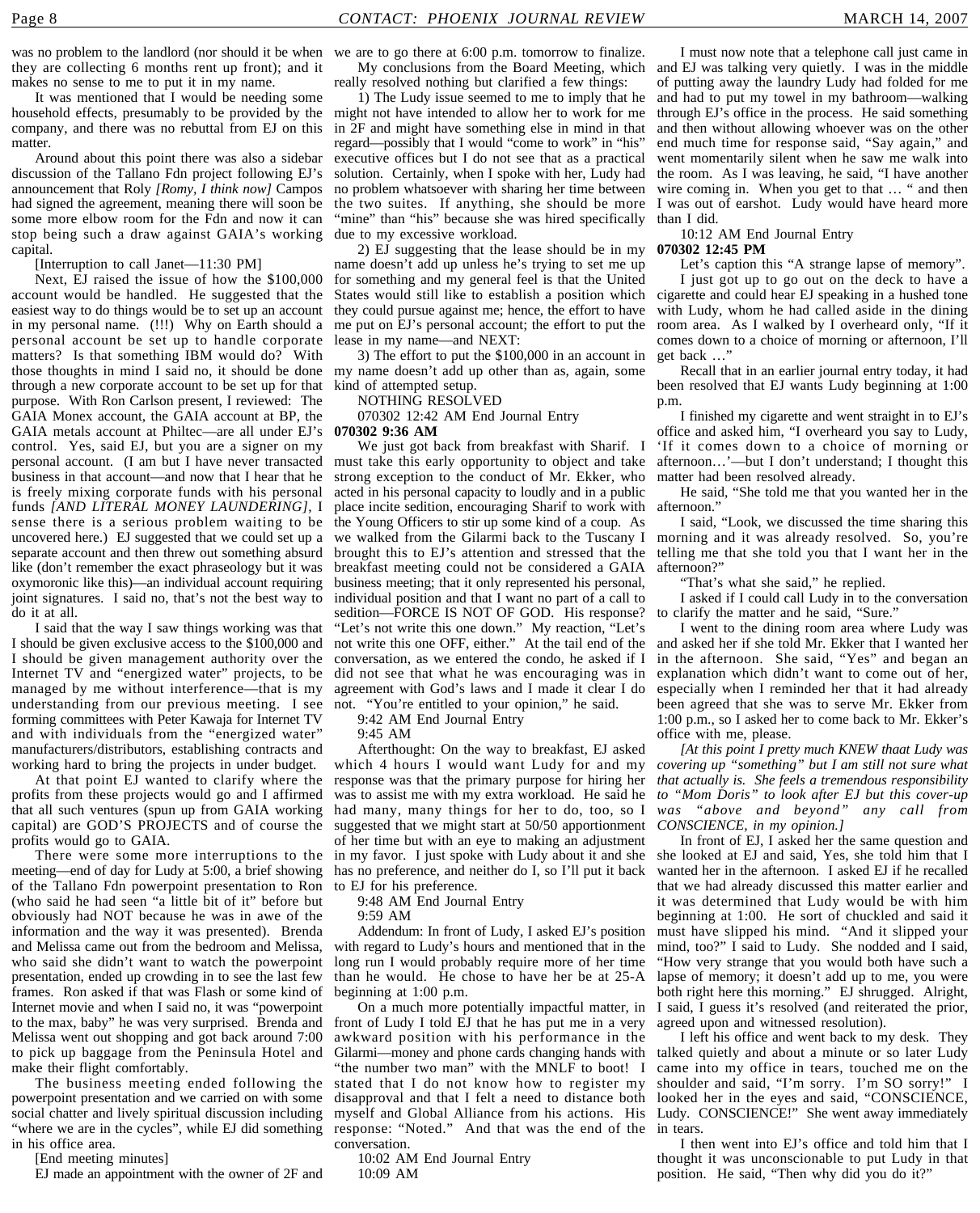"Figure out what things?" he asked.

"Figured out the lie," I replied.

"What lie?" he asked.

"Enough said," I replied and walked out.

I looked for Ludy but it seems she left the suite, possibly to regroup emotionally,

THIS IS AWFUL.

Add it up.

Given the background already documented, what does it mean for EJ to say to Ludy, "If it comes down to morning or afternoon, I'll get back…"???

If WHAT comes down to morning or afternoon? Let's postulate a "takedown" (by improperly informed legal force) or even an assassination. In such a case, perhaps Mr. Ekker was making arrangements with Ludy to be out of the way (and unavailable to witness)? The first thought that crosses my mind is that LUDY WITNESSED THE ARGUMENT BETWEEN TWO MEN AT POOLSIDE AT THE TUSCANY FROM THE GILARMI WHERE SHE WAS WORKING AND THE NEXT DAY THE NEWSPAPERS WERE REPORTING THAT A RUSSIAN DIPLOMAT HAD APPARENTLY BEEN MURDERED. When EJ told me about this shortly after I arrived in the Philippines, I asked him if Ludy had spoken with the police about the incident and he told me he had advised her not to. WHAT? WHY NOT? Because she really couldn't tell them any more about the incident than that she saw two men arguing, he said. And we really don't need a whole lot of ruckus and distraction over something that could not advance the investigation in any case. I let it rest at the time but it was disquieting to say the least, *prophecy—but rather—THE WAY IT IS. We ARE the* especially how it was handled by EJ.

Now what do I do?

I am making this record and sending it "open channel" with a tagline which should ensure it is read by ones who have routinely intercepted my emails, presumably in intelligence and at a level where they will recognize this as a very serious matter. I have advised the recipient, Janet, to send a copy to at least one other person.

Should I go to the police? In a country where even a human life can be bought for 5,000 pesos? Can I talk with any of "my" friends here, who are all pretty much OWNED BY EJ??? I AM COUNTING ON "INTEL" TO UNDERSTAND WHAT IS GOING ON HERE AND TAKE APPROPRIATE MEASURES TO PUT A STOP TO THIS—NOW!!!

1:14 PM End Journal Entry *[END QUOTING]*

*That ends this set of Journal entries. It should be obvious that there is quite a bit going on behind the scenes and quite a it of information is arriving from*

*EJ in twisted and CROOKED format. At this point I am VERY uncomfortable. I am thankful that there are WITNESSED corporate resolutions to ensure my security and the plans to develop the Internet TV and Energized Water projects. But it feels like EJ has ulterior motives and I have already begun to suspect that he is up to no good.*

*At this point there remain only some three short hours until the publishing deadline for this issue. Mr. Ekker has been in touch with Valerie in Tehachapi to block Janet's efforts to obtain the mailing list for* CONTACT *subscribers and it seems likely that he will do what he can to see to it that this information does not see the light of day, so there is some doubt as to whether or not this will even be put to press via the usual arrangements and if not, we'll have to see about alternatives to the usual printer.*

*God's will SHALL, however, prevail. Ronald Kirzinger ("of" Hatonn)*

## **EJ's 'Rebuttal' Re 'Jonur' Material**

*Here are EJ's comments in REBUTTAL of the* **the research facilities available to him.** *discernments pointed out by me when I refused to publish the poisonous crap. His comments are in bold and this is presented exactly as it was received by email, although the timing is somewhat in question because by my recollection this COULD NOT have been sent to me on February 26 at 6:30 AM.*

*[QUOTING:]*

#### DISCERNMENT RE JONUR WRITINGS FOR GCH

*2/14/00: By the way, ANY "OTHER" RECEIVER who claims Gyeorgos Ceres Hatonn as his master teacher— LIES. I did not here say "Hatonn" but I think you get my meaning. The ONLY ONE place from which that* this time that you will need to prepare for if you are to *name COULD FLOW was from our work through this receiver. THE ONLY SOURCE. If you think you receive from that "named" entity, be very, very careful for you gained that information directly from something we projected. WOW—really! GOD ALSO ALWAYS OFFERS A CLUE! EJ Comment: This statement was made during the flurry of Dr. Ed's importation of several "receivers" for Hatonn. It is a stretch to apply it* **is purported to have said this? Jonur has had no** *unilaterally in this situation.*

*2/22/00: Now, realize, staff and friends, that we have no objection to anything the staff feels is interesting to run in the paper according to their own choices. Just will be moving further and further away from "invisible" references for we are not interested in prophesy and the bringing forth the prophecies so we don't need prophets all over the place—for you will note that most are FALSE.*

*3/4/00: Truth is not finding the one "lesser lie" but in establishing TRUTH. And if there is one lie* **an established legal principal.**

- Commander Hatonn was always very particular about dangling prepositions. Was this just a trait of Doris? **Possibly**

- Numerous other grammar "errors" which were not present in dharma-scribed material: "quirks" of the supposedly VERBATIM receiver? **EJ Comment: Does every "translator" at the UN use precisely the same language?**

- Quick-switch from Ark of the Covenant to Noah's Ark. **No time for research so no comment**.

- A uniquely "Black" perspective, focus on Condoleeza Rice, Colin [Colon?] Powell, Barak [Barok?] Obama, Louis Farrakhan [Farrar Khan?], other Black people (as Black people) which was not there in writings scribed by Doris. Misspellings typical of VK Durham. **Agreed, although I do not get a flavor of VK.**

unusual. **Agreed**.

- Loose use of "Jewish" throughout (in my opinion). **Disagree. That is the primary subject of nearly all of the writings.**

- Generally, rehashing old material; not much new and most of that is unverifiable at present. Of that which is verifiable, there are many half-truths and outright errors presented. **So far I have heard no complaint from the subscribers, although they have a very small (and to my mind least credible) sample of the writings.**

- Lots of misspelled names throughout (shades of VKD). E.g., "Dodi (Al-Fiad)" versus Dodi al Fayed. We have to cut him some slack for where he is and according to their own website: ClubOfRome.org.

- "Armageddon requires a nuclear war and massive, massive casualties." Compare with Commander Hatonn's statement of March 4, 2000: "… even former President Reagan and his attorney general, Edwin Meese, were praying for Armageddon to come during the Reagan era. **[H: Some might even observe that it DID COME DURING REAGAN'S ERA but nobody noticed and there certainly was no nice fat-cat 'rapture'.]**" And yes, Dr. Beter wrote all about it. In any case, what about "Our purpose is to re-write those prophecies"? **EJ Comment: None, I don't recall the GCH comments.**

"There are other phenomena that will happen during make it through in one piece." Compare with: "I don't care about the PHYSICAL aspects." **EJ Comment: None, I don't recall the GCH comments.**

- Preparation for "… entry into the Photon band" versus "You already entered the Photon Belt." Or compare with his own statement: "**So far it has been 19 YEARS AND 113 DAYS.**" **EJ Comment: Who indication of knowing what "day" it is and he is using 19 years instead of 20 in his headings.** If you are so concerned about the physical housing—you are NOT "making it" anywhere special anyway.

*do not involve us in your presentation, please. We* mortgaged to the last grain of sand to England's "The United States of America is in hock and International Banking Cartel." But this statement is made without a reference to GAIA? Strange. **Not to me—attributed to Tesla.**

*known—is not all else suspect?* **EJ comment: This is** incinerated by fire, except for ones kept as hostages - Referring to Mars: "There are also real 'aliens' there with you ones [on Mars]." But hey, there are 'real aliens' with us right here on this planet! Apparently not: "Any other kind—most especially those who look like you—are killed outright." **Discordant—Tesla, I think.** "Their craft was downed and occupants were for various reasons." But wasn't there only ONE survivor, named EBE? **Was there only one shoot down or accident?**

- "For it is with you ones scattered about—yet all working in unison—that your world, and hopefully, your nation can be saved." The GCH I knew was not here to "save" anything or anyone. It simply was not a word He would use. **As it applies to "nation"? I disagree.**

- "Project Blue Beam"—GCH said they discovered that "it doesn't work" because the Muslims put no faith in such an image projection. Source:

- Lots of references to TV shows and movies; seems SHOW AND TELL. A "Christian" image was 2/22/00: The very reason the "Man's Plans" won't work is that in the greater realization of mankind as a whole, the IMAGE of God has no recognized expression. For instance, a picture of "Jesus" in the sky as pictured FOR YOU by some artist, is FALSE and the Muslims, for great instance, do not recognize the entity at all. So the show is wasted on them—and THIS HAS BEEN PROVEN IN "REAL TIME" projected and there was NO RECOGNITION by those "of God". So be prepared for the unexpected in every circumstance. The idiots of games and "gotcha" failed to realize that it is AGAINST Muslim "religion" and doctrine, AND TRUTH, to have an image of God for there are no IDOLS "allowed" in the very basic doctrine itself. **I see no serious conflict that might not be attributable to 7 years in between them.**

- "The Club of Rome is made up of twelve to thirteen families—just three-hundred living human beings and they control your world." That's the Committee of 300. The Club of Rome has 72 active members,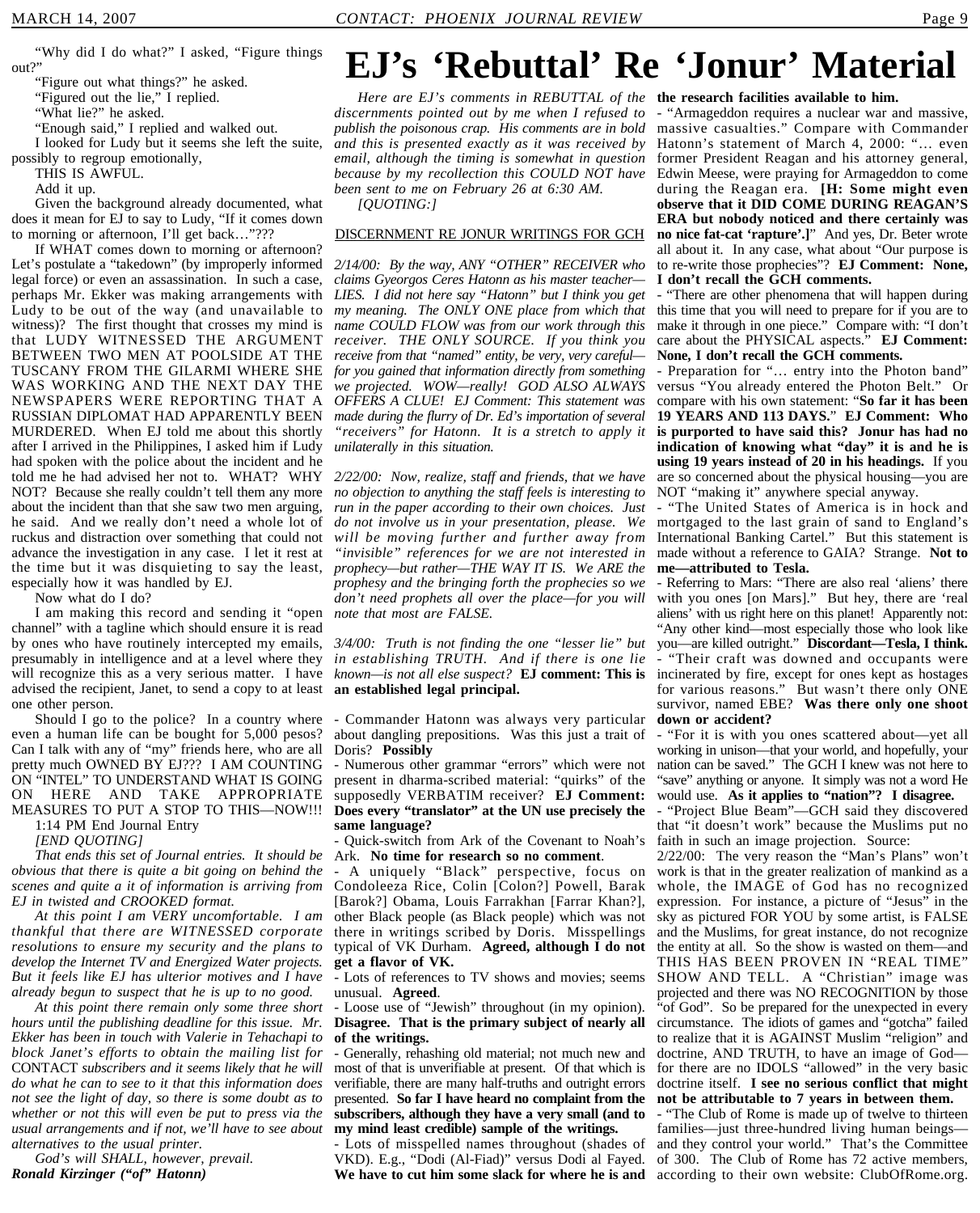Further, those members are not all of the same 12-13 sports car had the Laser Flash Gun..." WRONG or core families. **I seem to recall that in another place Tesla said they were from 12-13 families**.

- "The elite already own all things of a material nature—gold, silver, property, food, water, power; even your bodies belong to them." And again, no mention of GAIA?

- "'Sananda' is the Egyptian word for 'Christ/God' in Akhenaton's time." I thought it meant "One with the Father"?

- "**The United Nations signed a treaty—the most powerful documents in the world—with the United States of America to depopulate your nation ANY WAY THEY CAN.** You can go look this up. And yet, your U.S. *Constitution* can nullify any mere treaty. That is why every attempt is made to have a Constitutional Convention, so they can get in there INDEPENDENT newspaper truly was *independent* he and make such a mess of it that it has to be tossed out, AND THEN YOU WILL BE LOST. THAT HOLY DOCUMENT IS ALL THAT 'LEGALLY' STANDS IN THE WAY OF THOSE WHO ARE SET AND POISED TO DO YOU IN." Wrong, wrong, wrong. **EJ Comment: Ron sees other means that mostly boil down to the same thing generally I agree that the statement is superficial and incomplete but the point to retain the Constitution was made.**

- "United Nations Organizational Development Charter"—no such document; United Nations Industrial Development Organization is quite a "sic" **Again, Ron has better research facilities**.

- "CIA's Skull And Bones"—Uh, well, that must be the tail's dog. **Agreed, not a competent statement**. - Is Prescott Bush still alive? Nope: RIP October 8, 1972.

- Hard to believe: "the synagogues actually supply brothels with call girls and women for all manner of lewd and lascivious things." **Where and when? The criticism is just as broad as the statement**.

- "Louis Farrar Khan"—another of many significant names horrendously misspelled

- "It will have to be a movement of the segment of your population that is currently THE MOST PUT UPON IN YOUR NATION." Are Black people more put upon than Red ones? How about GOOD people, are they less put upon than Black people? **Agree**

- "Even though your elections are rigged, fixed, tampered with and all manner of methods to get Grace, a goodly man—from time to time—does manage to make it through." Really? When was that? **Is Ron Paul not a goodly man?**

- "Because only God and His Celestial Sons and their silver craft can truly *protect* any of you from Satan's evil bunch." God "and" his Celestial Sons?

#### - "**The 'Mark of the Beast' is your Social Security Number." NOT TRUE.**

- "When the confrontation between 'heaven and Hell', if you will, happens (and it is unfolding before your eyes daily) it will behoove you to be on the right side." INDEED.

- "Remember when gas was thirty-five cents or so, then in the 1970s it jumped to two dollars a gallon overnight?" NO, I DON'T REMEMBER IT LIKE THAT. In 1974 gas prices peaked at around 55 cents a gallon, a 43% jump over the pre-embargo average price at the pump of 38.5 cents per gallon. **In the summer of 1972, as I recall, Doris and I drove our camper to Seattle and Vancouver BC and the price of gas was \$1.50 plus, the highest I recall was \$1.75.**

- "Nostrodamas" versus Nostradamus: This goes BEYOND typography, in my opinion.

- "The driver and Dodi were killed instantly by the laser pulsed (flash) weapon fired from the missing 'white fiat sports car'." "The MI-6 agent in the white *Ronald Kirzinger ("of" Hatonn)* 

CONTRADICTORY: According to "my" GCH in a writing dated September 1, 1997: "Calls were made and the assassins were already IN THE TUNNEL when the party reached that location. They were on the walkway ahead of the vehicle and shot both the driver and Dodi with laser weapons." The Jonur presentation doesn't even meet a simple test of common sense. If "Dodi was sitting behind the driver in line of sight of the weapon which killed them both"—HOW could that shot have been fired from a car beside or behind them? No mention of Princess Diana's involvement with GAIA. No mention of Mohammed Al Fayed's connection to Adnan Khashoggi and his connection to Iran-Contra.

- "The *Dearborn Independent* (and because his could not be pressured by the Khazars into 'killing' the article.) published *THE PROTOCOLS OF THE LEARNED ELDERS OF ZION."* Henry Ford's Dearborn Independent most notably published *The International Jew: The World's Foremost Problem* a much more significant piece of work—so why focus on the Protocols, now widely in disrepute instead of the more consummate work?

- "fight (not with guns—though DEFENSE IS of God) for what is right". FORCE IS NOT OF GOD.

- "The definition of sin or evil is ANYTHING that interferes with your goodly/Godly works." Like this?

- "'*Heaven'* IS the infinite realm of outer space. This is why Lucifer and his fallen ones place so much effort—century after century—in keeping God's truth about space and the nature of the Creation a mystery to you." How does this material help anyone to get "there"?

- "IF YOU DO NOT MAKE PREPARATIONS YOU WILL NOT SURVIVE" "Survive"?

"keep that U.S. constitution with you in that courtroom"—where it means WHAT, exactly?

- "I am pleased to again be working again with my colleagues.'

- "So hold tight to your little hats AND SOULS!"

- "In America you have the HAARP system which can produce these effects on populations of people."

"'HAARP' stands for High Altitude Auroral Research Project." No, it doesn't. It stands for Highfrequency Active Auroral Research Project.

THEIR people into the offices of power, by God's HIV virus that causes AIDS seven years ago by a - "The four-hundred children given injections of the doctor and his five nurses, for the second time received the death penalty (on appeal)." Four hundred children were given the death penalty for the second time?

> - At this MOST URGENT time, Tesla wants to take time (and use up precious space) providing his autobiography?

"You are not ruled by England..." Say what?

- "Nevada's privacy law states that no one is to know the owner of the corporation—complete anonymity UNDER THE LAW!" BS

- "They have Created laws in the other nations about you that call for PRISON if you do not agree with their lies." Created—with a capital "C", yet?

- Re Somalia: "Look at it on a map of the world; it is situated close enough to see and control the action...' This is nonsensical: They can see and control anywhere from just about anywhere. **EJ Comment: So the concept is negated? Perhaps there is a point to be made that is not "spelled out"?**

*[END QUOTING]*

*Thus we see that on the day of the publishing deadline for the EXTRA issue, EJ is working up this "rebuttal" to my charge of BLASPHEMY, even as I am working on the article which follows, more closely identifying the EVIL nature of the "Jonur" material.*

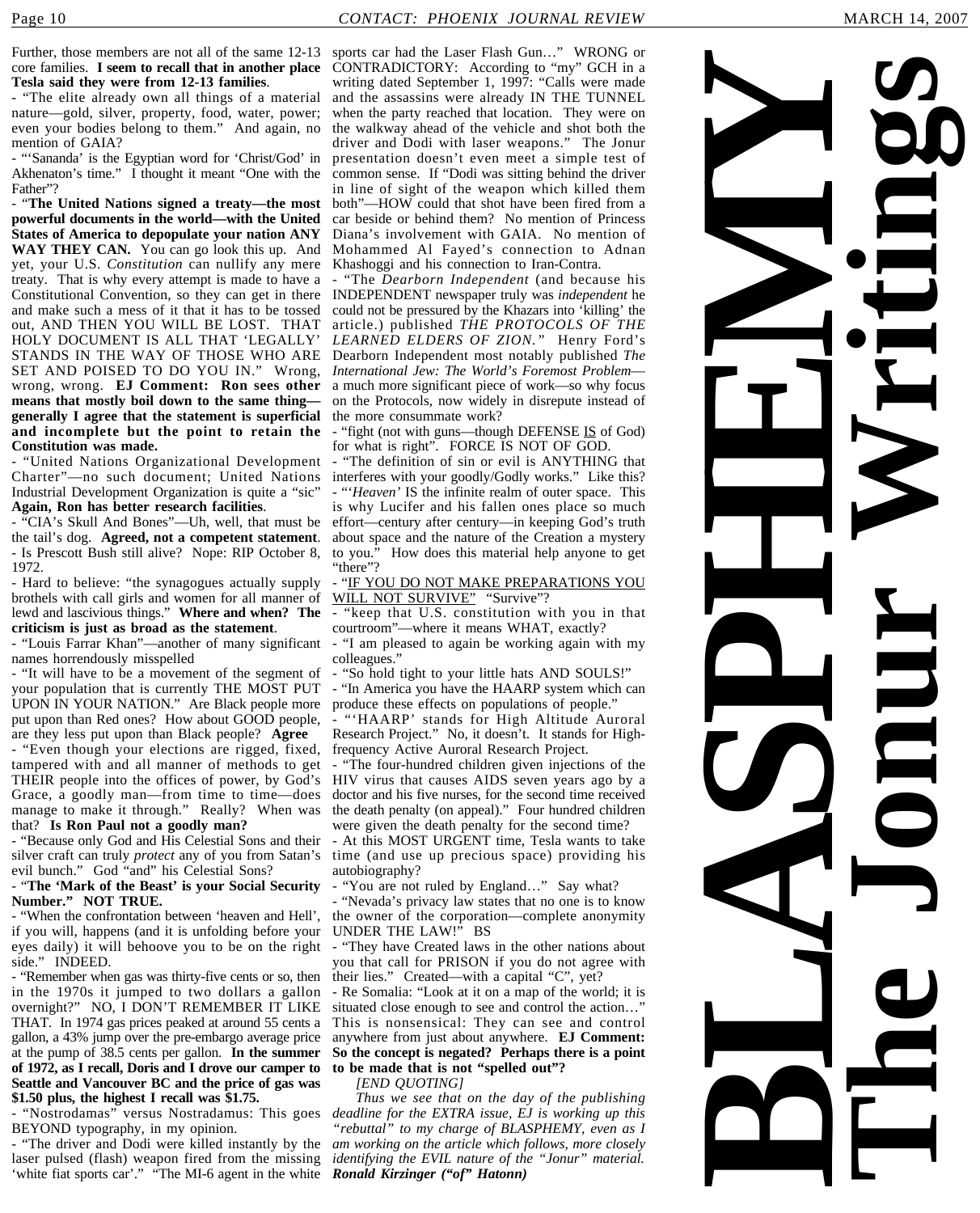*The article which follows is an early version, which has been substantially update but will suffice for the purpose of documenting the undeniably blasphemous nature of the "Jonur" writings which Mr. Ekker has just finished defending.*

*[QUOTING:]*

#### BLASPHEMY: JONUR WRITINGS

#### **Definition**

#### **blas·phe·my** (n.)

1. a. A contemptuous or profane act, utterance, or writing concerning God or a sacred entity.

#### b. **The act of claiming for oneself the attributes and rights of God.**

2. An irreverent or impious act, attitude, or utterance in regard to something considered inviolable or sacrosanct.

#### JUDGMENT VERSUS DISCERNMENT

One of the apparent paradoxes of this working environment is that we must not be judgmental and yet, we have a responsibility to wisely discern that which is against the Laws of God and Creation. Wisdom only comes through experience and experience is the process of making mis-takes. So, "Here we go again", "Take 22——roll 'em!"

"I am Aton of the One Lighted Source—He who allows Himself to be called 'God'." This declaration found in the first paragraph of the first writing presented by "Jonur" certainly should cause any discerning reader to turn up the wick because only ONE energy making that claim COULD BE. All the rest—and we have witnessed a few before this, haven't we—are BLASPHEMERS, those who claim for self the attributes and rights of God.

How do you like the odds in a game of Satanic Roulette wherein chambers without number hold bullets and only ONE chamber does not—and the only allowable bet is OF YOUR SOUL? Yes, this is "that" serious.

"Well," comes the question, "what does it hurt to just put the information out there and let people decide for themselves?"

Answer: We are judged and our placement relative to God is determined in great measure by the extent to which we have pulled others from their path back to God—which is the definition of EVIL, after all. I KNOW better than to present the Jonur writings "as if" they "might be" from/of Aton/Hatonn. THESE JONUR WRITINGS ARE NOT VALID AND I WILL NOT PARTICIPATE IN THE BLASPHEMY EXCEPT TO OPPOSE AND DISCREDIT THE ERRONEOUS MATERIAL.

This is "my" discernment; I am acting in accordance with "my" conscience; and it doesn't matter to "me" how many people "vote" otherwise. I am not a wind-chime! It is fine if you disagree with in line of sight of the weapon which killed them both." me; you will have LOTS of company if you do, I can almost guarantee it.

Let's go back to that selected "opening barrage" and I ask you: Is Aton "OF" the One Lighted Source or is Aton simply THE LIGHTED SOURCE? Is this picking nits? NOT where soul energy is concerned and your soul energy ought to be concerned by such a statement. "He who allows Himself to be called 'God'"??? There are quite a few energies who allow themselves to be called GOD, aren't there? What does that declaration mean to YOU? YOU must make your OWN discernment, fellow traveler, and no choice IS a choice—but allow "me" to remind you: TOLERATION OF EVIL IS NO VIRTUE.

#### **GUIDANCE**

to get on with this transition into Goodness and it is not surprising that these issues were addressed by several writings from 7 years ago:

2/14/00: *By the way, ANY "OTHER" RECEIVER who claims Gyeorgos Ceres Hatonn as his master teacher—LIES. I did not here say "Hatonn" but I think you get my meaning. The ONLY ONE place from which that name COULD FLOW was from our work through this receiver. THE ONLY SOURCE. If you think you receive from that "named" entity, be very, very careful for you gained that information directly from something we projected. WOW—really! GOD ALSO ALWAYS OFFERS A CLUE!*

2/22/00: *Now, realize, staff and friends, that we have no objection to anything the staff feels is interesting to run in the paper according to their own choices. Just do not involve us in your presentation, please. We will be moving further and further away from "invisible" references for we are not interested in prophecy—but rather— THE WAY IT IS. We ARE the prophecy and the bringing forth of the prophecies so we don't need prophets all over the place—for you will note that most are FALSE.*

#### 3/4/00: *Truth is not finding the one "lesser lie" but in establishing TRUTH. And if there is one lie known—is not all else suspect?*

Commander Hatonn "told" us whole bunches of very strange things and at the time such information was presented there wasn't always any way to know if it was valid. But—there was nothing ever provably FALSE and in time, almost all of the amazing, "incredible" (at the time) bits of information have been proven TRUE. Perhaps this INERRANCY on the part of Commander Hatonn has conditioned people to is your Social Security Number." automatically believe ANYTHING WITH HIS NAME ON IT. That might prove to be very CONVENIENT for an evil-worker and you'd better believe your soul is worth every bit of effort on the part of the we DO. Adversary to pull you down.

#### IF THERE IS ONE LIE KNOWN IS NOT ALL ELSE SUSPECT?

#### **Princess Diana's Murder**

**According to "Jonur"**: "The driver and Dodi were killed instantly by the laser pulsed (flash) weapon fired from the missing 'white fiat sports car'." "The MI-6 agent in the white sports car had the Laser Flash Gun…" and "Dodi was sitting behind the driver

**According to Commander Hatonn** (from a writing dated September 1, 1997): "Calls were made and the assassins were already IN THE TUNNEL when the party reached that location. They were on the walkway ahead of the vehicle and shot both the driver and Dodi with laser weapons."

**Discernments:** These are two very DIFFERENT and IRRECONCILABLE accounts of the same event. Were the assassins already IN THE TUNNEL on a walkway or were they pursuing and overtaking the terror, chaos and death to those who are not prepared Mercedes in a white Fiat sports car? Was there one weapon fired by one individual from a white Fiat sports car or were there two weapons fired by two assassins from a walkway? Did one laser weapon kill two people instantly or did two laser weapons shoot the driver and Dodi separately (not necessarily killing days and nights."

them instantly)?

We have been provided with everything we need sight of the weapon which killed them both"—HOW If "Dodi was sitting behind the driver in line of could that shot have been fired from a car pursuing behind or beside—them? Oh, you say: The pursuing car (a little Fiat which was reported to have left some white paint on the side of the Mercedes) overtook the powerful Mercedes which was traveling several times the speed limit and maneuvered directly in front of it into perfect position for a double kill-shot. Let me ask you something: Is that how YOU would plan it, when it's so much easier to simply fire from an innocuous and stable position on the ground? Doesn't it make more sense that the little Fiat's function was to ensure the Mercedes was traveling very FAST at the critical moment?

#### **It doesn't work "both ways". WHO IS LYING: Commander Hatonn or "Jonur"? WHY THE CONFUSION? Why NOW?**

Curiously, "Jonur" makes no mention of Mohammed Al Fayed's connection to Adnan Khashoggi and his connection to Iran-Contra. More importantly, "Jonur" fails to mention Princess Diana's involvement with GLOBAL ALLIANCE INVESTMENT ASSOCIATION. In fact, throughout all of the Jonur writings there is NOT ONE SINGLE MENTION OF GLOBAL ALLIANCE OR GAIA. Hmmm…???

#### **Aliens Among Us**

**According to "Jonur":** "Any other kind [other than the cloned "little grays"]—most especially those who look like you—are killed outright."

**According to Commander Hatonn** (numerous references): There are many aliens walking among us in physical form.

**Discernments:** This might be reconcilable IF those who would do the outright killing have no way of seeking and destroying those who walk among us. Did Commander Hatonn ever tell us that? What do YOU think?

#### **The Mark of the Beast**

**According to "Jonur":** "The 'Mark of the Beast'

**According to Commander Hatonn** (numerous references): The "Mark of the Beast" on the forehead/ hand refers to that which we THINK and that which

**Discernments:** I believe Commander Hatonn on more than one occasion stated explicitly that this "Mark of the Beast" business has nothing to do with the Social Security Number, although thus far I have failed to come up with a specific reference. On the other hand, I know that this Mark refers to our thoughts and deeds, for it is in those aspects that the Beast lays claim to SOULS and TRAPS them in this environment. By logical extension of the statement made by "Jonur", anyone without a Social Security Number does not have the "Mark of the Beast". What do YOU think?

#### **Entry into the Photon Belt**

**According to "Jonur":** "So far it has been 19 YEARS AND 113 DAYS. This is why we count the years like this. **[NB: YEAR 19, DAY 113 was on the header of this writing as it arrived from** "Jonur".] You entered the fringes of this photon field in 1962…" and yet we need to prepare for entry into it "at any moment".

When we enter into it, "It will be a total time of and MOST ESPECIALLY THOSE WHO DO NOT KNOW ABOUT IT!"

"Stay inside and cover all windows and go to the darkest room in the house/dwelling. This is most important! You will need to be there for at least seven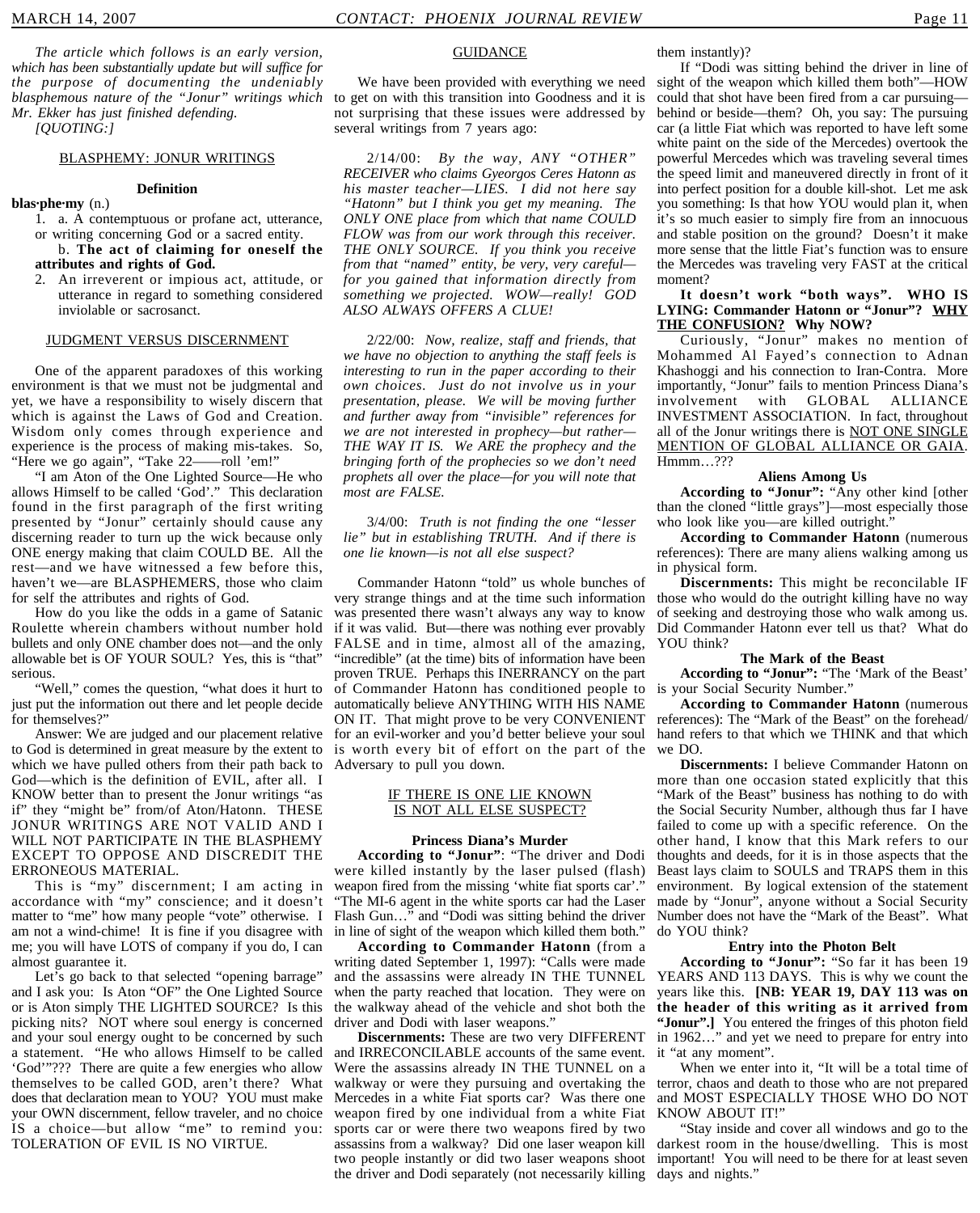food."

**According to Commander Hatonn:** From July 28, 1992: "Many of you in my crew are sorely aggravated that you had no 'Photon entry' (didn't you? and, how do you know that you didn't?—I say that you certainly DID). I found ones complaining that '... I told ones all about what to expect and now, I have egg all over my face! I am really ....ed!' Do you NOT READ? I have told you every way I know how—the 'Great Barrier is not yet even expected!'"

**Discernments:** The surface issue (timing) "could be" reconciled, IF Jonur's "Photon 'Band'" is the same thing as Commander Hatonn's 'Great Barrier'. Are they the same thing and if so, why call it something different "this time around"?

Did Commander Hatonn EVER say that we entered the Photon Belt on August 16, 1987? Is that the reason He gave for beginning the New Cosmic Time at that juncture? Not to my recollection.

There are some other issues here: Is it safe to heat and cook indoors with propane? Is that something Commander Hatonn would advise you to do?

How many of you noticed the unexplained changeover from Year 20 to Year 19? The first writing from "Jonur" dated October 31, 2006—YEAR 19, DAY 76 was published for all to see and no one noticed that we somehow GAINED A YEAR! Pop those corks in celebration because instead of Year 20, it is now only Year 19!!! Well, not really: According to EJ, all of the original "Jonur" writings in pencil on yellow paper are dated Year 19—but to his credit EJ corrected the dating to read Year 20 for any writings that would subsequently be published. (Shame on the rest of us for not noticing!) Commander Hatonn called 1987, Year 1; thus, the current dating "should be" Year 20—as indicated in all of my own (and EJ's) updates this year.

#### **Armageddon**

**According to Jonur:** It's still coming and "Armageddon requires a nuclear war and massive, massive casualties." Also: "You are all but out of time for the hour draws near for that which the world has anticipated. 'Wars and rumors of wars' you are nineteen years into the period of time you label: Armageddon."

**According to Commander Hatonn:** March 4, 2000: "… even former President Reagan and his attorney general, Edwin Meese, were praying for Armageddon to come during the Reagan era. **[H: Some might even observe that it DID COME DURING REAGAN'S ERA but nobody noticed and there certainly was no nice fat-cat 'rapture'.]**" ALSO: "Our purpose is to re-write those prophecies."

**Discernments:** Have we had it already or are we going to get it? How can we be "nineteen years ino the period of time you label: Armageddon" AND "it DID COME DURING REAGAN'S ERA"? There is no doubt in "my" mind that "it DID COME", so setting aside the foregoing CONTRADICTION, the question might be better expressed as: Is it coming AGAIN? Alright, this is a bit of a trick question because, as Commander Hatonn would surely tell us: IT'S ENTIRELY UP TO YOU AND THAT WHICH YOU (assuming you have creative potential) WISH TO CREATE. WHY DOESN'T "JONUR" TELL YOU THAT?

#### **Project Blue Beam and Muslims**

**According to "Jonur":** "The Khazar 'General' Donald Rumsfeld is in Iraq right now to see to it that preparations continue as planned when the 'light Organizational Development Charter". And then there show' begins. It is arranged that he remain in power as he has always been—when the Global Plan 2000 take-over is spring on the world stage. The skies over Iraq and the rest of the Middle East are going to be no reference to a treaty which includes any provision

"Get some propane to heat the room and to warm suddenly filled with manifested (made visible) craft. to depopulate the United States. There is also no Project' (not to be confused with the CIA spy plane) and 'Project Blue Beam' to use on the troops of all sides in the war.

> "This set-up will expose mankind to an experience never before experienced for THIS current civilization. It is calculated to begin the Biblical hoax that will cause you ones to think God is raising His hand against you. It is especially targeted to Muslim world IMPORTANT enough that I will cite it at length): in that they are more of a 'believer' than are you ones of Western culture. However, the Christ believers will not be overlooked. The projected images and experience will come right out of your 'Sunday School' lessons of fire and brimstone.

**According to Commander Hatonn:** 2/22/00: "The very reason the 'Man's Plans' won't work is that in the greater realization of mankind as a whole, the IMAGE of God has no recognized expression. For instance, a picture of 'Jesus' in the sky as pictured FOR YOU by some artist, is FALSE and the Muslims, for great instance, do not recognize the entity at all. So the show is wasted on them—and THIS HAS BEEN PROVEN IN 'REAL TIME' SHOW AND TELL. A 'Christian' image was projected and there was NO RECOGNITION by those 'of God'. So be prepared for the unexpected in every circumstance. The idiots of games and 'gotcha' failed to realize that it is AGAINST Muslim 'religion' and doctrine, AND TRUTH, to have an image of God—for there are no IDOLS 'allowed' in the very basic doctrine itself.

**Discernments:** Is Project Blue Beam "especially targeted to Muslim world in that they are more of a 'believer' than are you ones of Western culture"? Or is it PROVEN to be less effective against the Muslims "for there are no IDOLS 'allowed' in the very basic doctrine itself"? I believe the excerpts are substantial enough for YOU to decide.

#### **The Club of Rome**

**According to "Jonur":** "The Club of Rome is made up of twelve to thirteen families—just threehundred living human beings—and they control your world."

**According to Commander Hatonn:** There are dozens and dozens of references to the Club of Rome throughout Commander Hatonn's writings but NOWHERE does He state that it is comprised of "twelve to thirteen families—just three-hundred living human beings".

**Discernments:** The "Jonur" statement is FALSE but could be set straight if it were changed to reference the Committee of 300. The Club of Rome has just 72 active members, according to their own website: ClubOfRome.org. Further, those members are not all of the same twelve to thirteen core families.

#### **United Nations Control of the USA**

**According to "Jonur":** "The United Nations signed a treaty—the most powerful documents in the world—with the United States of America to depopulate your nation ANY WAY THEY CAN. You can go look this up. And yet, your U.S. *Constitution* can nullify any mere treaty. That is why every attempt is made to have a Constitutional Convention, so they can get in there and make such a mess of it that it has to be tossed out, AND THEN YOU WILL BE LOST. THAT HOLY DOCUMENT IS ALL THAT 'LEGALLY' STANDS IN THE WAY OF THOSE WHO ARE SET AND POISED TO DO YOU IN."

He also references the "United Nations is this little gem of advice: "keep that U.S. constitution with you in that courtroom."

**According to Commander Hatonn:** I could find

Your evil cartel has something called the 'Blackbird reference to "United Nations Organizational Development Charter". Commander Hatonn never referenced the *Constitution* as a 'HOLY' document. Finally, he pointed out that 'LEGALLY'—they've GOTCHA ALREADY. The SOLUTION to the problem of treaties, according to Commander Hatonn, is something called *Rebus Sic Stantibus*. From Journal #22: Pleiades Connection Vol. 1 (and this is

> RECOURSES? Yes, fortunately there are—I wonder if you will take action? There is a principle in international law by which treaties can be nullified: *Rebus Sic Stantibus*. If you fail to stand against these intrusions to your sovereignty, your independence, your right to keep and bear arms, then you, as individuals, as a state, and as a nation, are ruined!

#### IMPORTANT! IMPORTANT! IMPORTANT!

Along with the other information, take this to your State Representative. It is probable that he is not versed in INTERNATIONAL LAW and will not know how to proceed to nullify these disastrous treaties which are the reason why your guns, etc., are being taken away from you, as well as giving of your armed forces into a communist United Nations under a permanent arrangement.

Tell him/her that there is ample reason to void the disarmament law, and the *INF* treaty which has already been signed. You can stop the additional and worse treaties which the state department and the president have already worked out for you, by knowing how to proceed.

Your Representative will find the PREMIER PRINCIPLE of International Law in *Black's Law Dictionary*. The page number, definition and documentation are reproduced below. IT IS THE HIGHEST REASON IN RANK FOR VOIDING A TREATY. THE PRINCIPLE IS CALLED:

#### *REBUS SIC STANTIBUS*

IT MEANS THAT "THE SITUATION HAS CHANGED". THIS SET OF PAPERS HAS BEEN GIVEN TO DOCUMENT WHAT IS REALLY HAPPENING TO THE UNITED STATES AND TO GIVE YOU PRINCIPLES IN LAW WHICH WILL ASSIST YOU TO PROCEEED TO ARREST THE EVIL!

*Black's Law Dictionary*: *REBUS SIC STANTIBUS*: On Page 1432 it gives the definition as follows: At this point of affairs; in these circumstances. A name given to tacit conditions. Said to attach to all treaties, that they should cease to be obligatory, so soon as the state of facts and conditions upon which they were founded has substantially changed.

Documentation: *Taylor International Law*, Section 394; *I Oppenheim International Law*, Section 550; *Gotius*, Chapter XVI, Section XXV.

What your Representative needs to know is that there is more to the treaties than what meets the eye....more than the states and citizens are aware. The people have been lied to about the "peace" program. They were not told that it meant giving away their armed forces and their own personal firearms. The true nature of the treaties was denied them. They were not told that the National Security and the security of the 50 states would be endangered. They were not told that they were being restructured for world government under a communist set of operating documents. Now that they know the truth the situation has changed! This knowledge is grounds for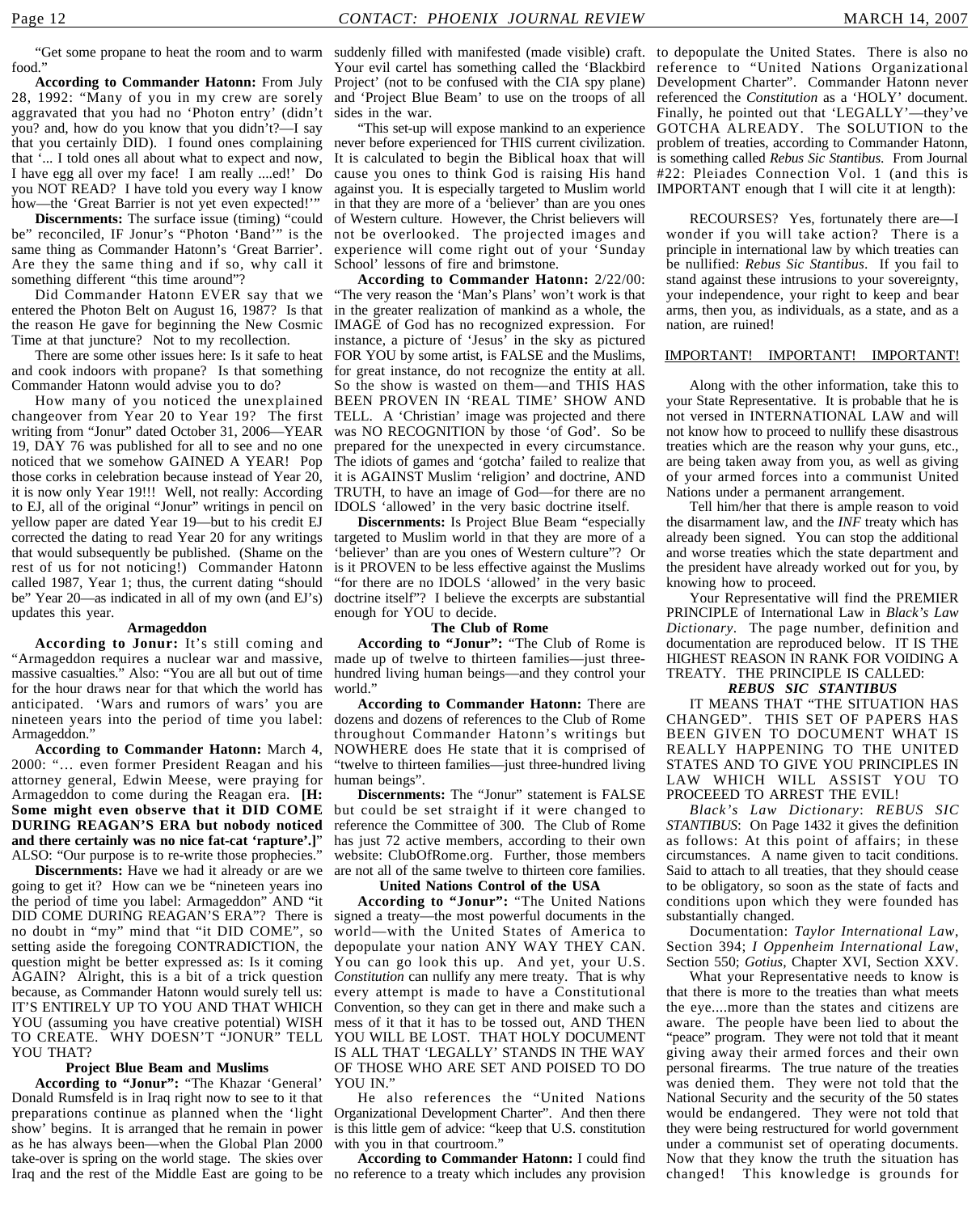nullification of the treaties. It is the Duty of the States to see that the *Constitution* is enforced as well as the *Bill of Rights*. It takes ONLY ONE STATE TO FORCE THE SUPREME COURT TO RULE ON THE ISSUE. IF THE RULING COMES DOWN UNFAVORABLE, THE ONLY RECOURSE IS TO REPEAL. TO REPEAL TAKES THIRTY-EIGHT (38) STATES TO OVERRIDE THE SUPREME COURT. IF THE ATTEMPT IS NOT MADE, YOUR GOVERNMENT IS IRRETRIEVABLY GONE! WHEN THE SECOND AMENDMENT GOES, ALL OF THE AMENDMENTS WILL GO BECAUSE IT IS THE KEYSTONE AMENDMENT. THIS INCLUDES THE RIGHT TO OWN LAND AND TO VOTE FOR ELECTED REPRESENTATIVES. ELECTED REPRESENTATIVES WILL FIND THEMSELVES IN CONFLICT WITH THE MILITARY GOVERNMENT THAT WILL SUPERSEDE THEM! THE USE OF DUAL-SPEAK, (ALSO CALLED DUAL-USE) SOPHISTRY AND *LEGER DEMAIN* STRATEGIES WERE APPLIED TO FOOL THE PEOPLE INTO INACTION. THE PEOPLE ARE THE ULTIMATE POWER. THE EVIL BEING DONE IS WITHOUT THE CONSENT OF THE GOVERNED. YOUR CONSTITUTIONAL GOVERNMENT WAS WRITTEN IN PERPETUITY AND WHAT THE FEDERAL GOVERNMENT IS DOING IS AGAINST THE LAW. THE UNITED NATIONS CHARTER WAS SLAPPED ONTO YOUR COUNTRY AS A "TREATY", ALSO! SINCE IT IS CAUSING ALL THE DAMAGE, IT SHOULD BE GOTTEN RID OF, ALSO, BY *REBUS SIC STANTIBUS*!!!

**Discernments:** This really isn't a fair comparison but come on, people: "Jonur" offers up completely FALSE information on its very face—a non-existent document ("United Nations Organizational Development Charter") and some noise against a From: EJ Ekker Constitutional Convention, which is NOT on the burner now because they don't NEED it. And then there is that advice to "keep that U.S. constitution with you in that courtroom." THE CONSTITUTION MEANS NOTHING TO GEORGE W. BUSH AND IT MEANS NOTHING IN THE COURTS WHICH ARE NOT FUNCTIONING UNDER THE CONSTITUTIONAL REPUBLIC.

Commander Hatonn SHOWS THE WAY and provides SPECIFIC, VITALLY IMPORTANT information to enable recovery of the Constitutional Republic.

#### **USA Ruled by England?**

**According to "Jonur":** "You are not ruled by England…"

**According to Commander Hatonn:** The United States has always been controlled by England.

**Discernments:** WHAT DO YOU THINK?

#### **Nevada Corporations:**

**According to "Jonur":** "Nevada's privacy law states that no one is to know the owner of the corporation—complete anonymity UNDER THE LAW!"

**According to Commander Hatonn:** Everything Commander Hatonn taught us with regard to Nevada corporations is posted on the website of Budget Corporate Renewals and having built that website myself, I can assure you He never said anything so insipid.

Discernments: "Jonur" has presented FALSE information: THERE IS NO 'PRIVACY LAW' IN NEVADA and there certainly is not 'complete anonymity UNDER THE LAW!"

#### **CONCLUSION**

of Princess Diana is not so important and "picking nits". But we've covered off some other pretty IMPORTANT issues here: Aliens Among Us; The Mark of the Beast; Entry into the Photon Belt; Armageddon; Project Blue Beam and Muslims; The Club of Rome; United Nations Control of the USA; USA Ruled by England; and yes, even Nevada corporations; among other topics covered within these general headers.

"If there is one lie known—is not all else that you keep your propane heaters OUTSIDE. suspect?"

**WHY THE CONFUSION? WHY NOW?**

#### **YOU DISCERN.**

Alright, so maybe the exact method of the murder Commander Gyeorgos Ceres Hatonn wrote: "I ask my On March 17, 2000 (yes, about 7 years ago), 'messengers' to present to those who choose to partake—PERIOD …"

I have presented "my" Truth in an effort to bring mankind into the Time of Realization, the Time of the People, the Golden Age. If you, the readers of *CONTACT*, the best schooled chelas of Commander Gyeorgos Ceres Hatonn, discern that I am in error, so be it and selah. If you know not me, you know not the Father who sent me. All the same, I do suggest

Salu.

**Ronald Kirzinger ("of" Hatonn)**

## **Then What Happened?**

*This is being written "live", immediately before* some security and peace of mind to do all that I have *the publishing deadline. Please excuse typos, readers, there simply is no way to adequately proofread this issue and still get this paper out timely.*

*In my efforts to keep this to "sequence of events", I must note that from the moment I packed my suitcase with some of my personal belongings (including the laptop on which this is being written), I did not resume a Journal of Events until March 9. Fortunately, all of my communication with EJ Ekker since the Foundation Board Meeting of March 6 has been by email, so I will string together those records so that you might be FULLY INFORMED.*

*The first email I received from EJ was late on March 6, according to the time stamp, and I wrote a reply to it immediately, interspersed with his "Rept re Ron K" message, so let's jump right in at that point:*

—— Original Message —— To: ejekker Sent: Tuesday, March 06, 2007 10:28 PM Subject: Rept re Ron K

#### *We had quite an eventful day.*

The eventful days were mostly about one week prior to this message, beginning when EJ declared that the Jonur writings would be published "no matter what" "because we made a commitment". The best response I could think to make to that declaration was that I would have no part of it. At that point I became an insubordinate employee, in EJ's mind and he threatened to put me out on the street—for acting true to my CONSCIENCE.

EJ was strongly in favor of publishing the Jonur writings which purported to come from GCH and ATON, the Highest Energy in the Universe. I KNEW that these writings were EVIL and NOT what they purported to be. EJ SHOULD HAVE KNOWN THE SAME, being the one person supposedly closest to DHARMA. He was in possession of the writings for weeks as he typed them into his computer, word by word and has no excuse for not perceiving them to be FALSE, POISONOUS AND HIGHLY DAMAGING TO ALL THAT CAME BEFORE.

It was not until I wrote the "BLASPHEMY" article—instead of laying up the newspaper as "ordered"—that EJ finally backed off from his initial position. Even then, in front of witnesses at a Board meeting for Global Alliance, when asked if he would provide his verbal assurance that he would not put me out on the street, his response was, "HELL, NO!"

agreed to take on, I would like to propose that I should have my own place." This reasonable request was granted (in my opinion, ONLY because there were others in attendance to WITNESS EJ's unwillingness to provide me with ANY verbal assurance of security in having a place to stay) and it was RESOLVED unanimously that Global Alliance would take on the extra expense of putting me in my own condo.

It was also RESOLVED that \$100,000 would be allocated toward the new projects I am taking on for 'the Mission", including an Internet-based "TV station" and manufacture and distribution of the "energized water" product.

Another issue raised before witnesses at the Board meeting was the issue of management of "the Mission". EJ's posture was (and is, presumably) that when Doris died, God put him in charge. Funny thing, though: GCH saw to it that the Board of Directors of Global Alliance Investment Association and Cosmos Seafood Energy Marketing, Ltd. had TWO members, not just one. My position was (and is) that ALL ARE ONE AND EACH IS EQUAL and that as a co-equal on the Boards of the governing corporations, I am certainly every bit as much "in charge" as is EJ. This just means that we must AGREE in order to RESOLVE any issue. "Good business," in the words of GCH (Dad). The nonresolution of this fundamental issue was that EJ could go on thinking whatever he wants to but the corporate structure put in place by GCH shall determine corporate actions.

There are other issues and they will be discussed a little further along, but at least the reader now has some background to understand the "eventful day" EJ is referencing. Let's continue with EJ's email:

*The FDN meeting started at 10 and Ron showed up about 11.*

"In that case," I replied, "because I need to have but plenty of opportunity to get into it later. For now,Funny thing but there is no mention of the fact that I packed my personal things and left EJ's condo the previous night. And yes, I had very good reasons for that uncomfortable course of action, starting with the fact that I was far more uncomfortable in EJ's place than I would have been out on the street. From the moment he perceived me as an "insubordinate employee" for refusing to publish Jonur's BLASPHEMOUS writings, you could cut the atmosphere in his condo with a knife. He had MANY outside communications and only shared a few. He talked in hushed tones when he was on the phone and was anything but friendly. There's more to the story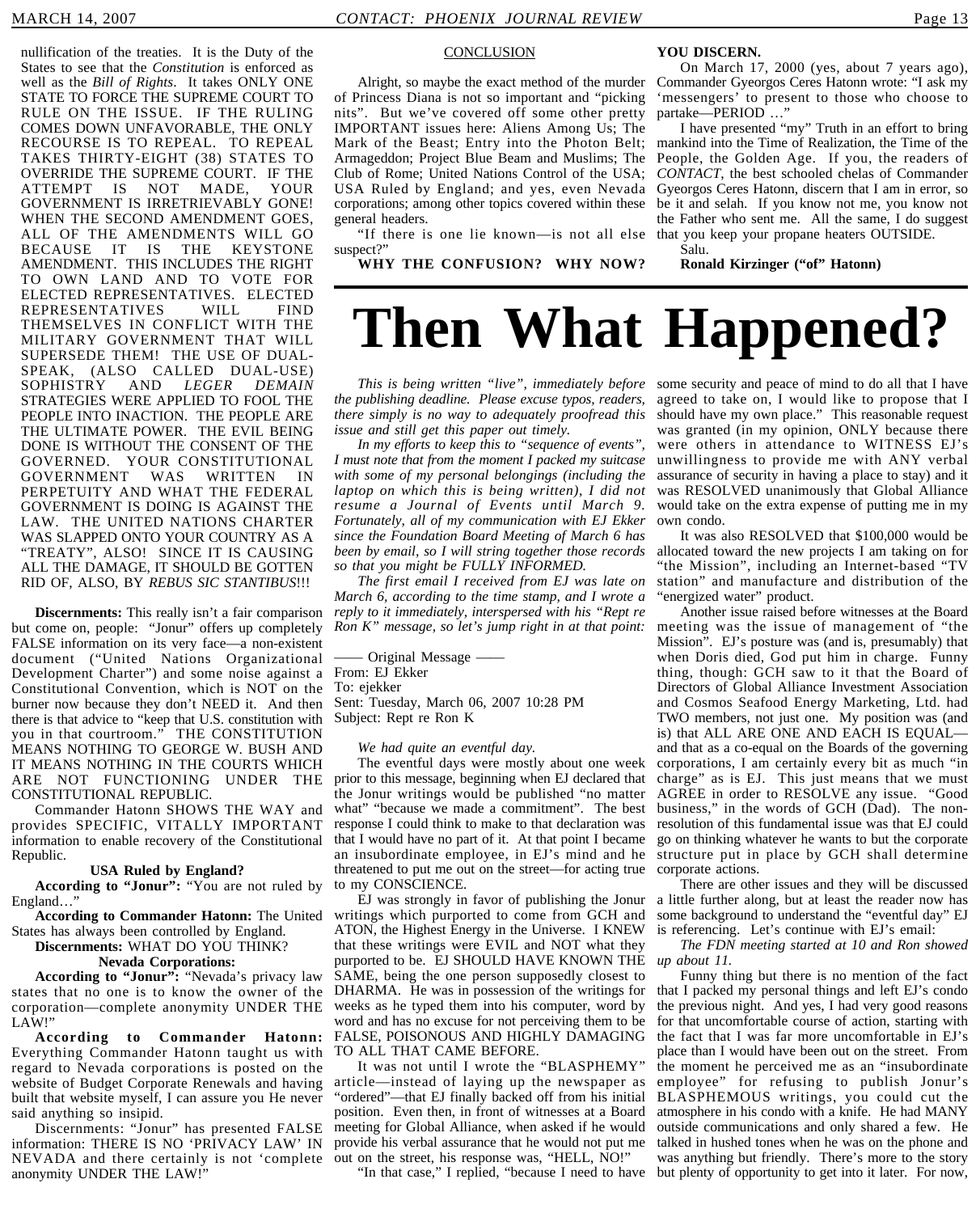let's just say that I showed up well BEFORE 11:00 ALL Global Alliance funds. "He" buys lunch for and did not miss any part of the meeting, which, as EVERYBODY, ALL THE TIME; "he" spends an Philippines are: a KNOWN and ADMITTED "ex" usual and as I EXPECTED, was called to order LATE. Bottom line: there were extenuating circumstances for my showing up late to the meeting and even then, as I suspected, I didn't miss a thing.

*He was low key until after lunch when Danny, who had borrowed \$1000 about a month ago with which to buy gold through a friend in which he had great confidence (who had taken \$4000 from someone else who had him jailed for delivering fake gold), was returning the \$1000 to me. There was discussion ( an hour or more) about his keeping it to try again and after gaining a consensus of all present, I turned him down, as much for Danny's protection as for our own. Even if he obtains gold out in the Jungle he will be at great risk to deliver it through the military and Police checkpoints. That kind of abuse of the people will stop with the adoption of the GAIA Program.*

 *Ron cleverly raised the question as to whether Danny was returning the money to Mr. Ekker or to GAIA and Danny said, "I got the money from Mr. Ekker." Ron said, "OK, but where did Mr. Ekker get the money? Were they his personal funds or did they come from GAIA.?" Of course Danny could not answer so I stepped in and said, "They were Ekker funds. All of the funds that have been used to fund the activities of the FDN have been Ekker funds. At the time the FDN was formed GAIA had no funds and the decision was made long ago to keep it that way for simplicity." That satisfied everyone except Ron who wanted to pursue the reasoning that those were GAIA funds and as a "co-equal" Director of GAIA he was as much entitled to them as was Mr. Ekker. Not too accomplishment, the tele rang with a request from nice in public but that seems to have become Ron's style lately.*

I could write a book on those two paragraphs from EJ's email but will try to cut through to the main points he seems to be trying to make.

FIRST, let's start with the comment that "Ron's style lately" has been "not too nice in public". The THRUST of this statement is made more pointed a little further along with the use of emotionally charged and manipulative words like "insane", "burnout", "cabin fever" and "paranoia". How about "just the facts, ma'am"? The FACT is that EJ is only describing me in this way to manipulate the reader of his missive and NEVER used such words to describe me or my behavior UNTIL I opposed him with regard to running Jonur's BLASPHEMOUS material.

I couldn't help it that by acting according to my CONSCIENCE it amounted to pulling the King's pants down in public (HE REALLY SHOULD HAVE KNOWN BETTER) and pointing out his tiny little discernment. The alternative to weak discernment leads to another whole set of conclusions, as you will see further along.

SECOND, let's go back to the big gold deal EJ was referencing and focus on another point he seems to want to make: He says I "cleverly" tried to pin down the source of funding for this arrangement, which has WASTED 50,000 pesos—those funds are not recoverable—and then goes on to say I was somehow wanting to become "entitled to them"? That's pretty feeble thinking. EJ is many things, including the King of emotional manipulation, but he is not a weak thinker. All the same, he is going to find out that he cannot out-think GOD (and this is, after all, GOD'S PLAY).

THIRD, EJ has declared, in front of witnesses and now in writing, that in his opinion, "All of the funds that have been used to fund the activities of the FDN have been Ekker funds." HOW VERY INTERESTING!!? The 3-bedroom "almost penthouse" condo is also "his" and he alone controls

awful lot more money every month than his Social Security brings in. And, of course, in his opinion, we should somehow suppose that he "is" Global Alliance because Doris died and God left him in charge. IT IS A FALSE CONCEPT.

I would have bet that all of you contributors (of both time and effort) to Global Alliance thought you were contributing to Global Alliance—but it seems Mr. Ekker sees it differently. He is "in charge" and it's all HIS, apparently. You, the contributors, have apparently been contributing to EJ Ekker, not to Global Alliance. As he explained it to the Foundation Board and other attendees, on the record, your loans Tallano Foundation. Is that how YOU thought things worked?

All along, he has been quietly maintaining a spreadsheet of all the money which the Foundation owes HIM, personally. I believe this is called "conversion". Is that the way GCH structured things? If you think so, you have FAILED the "corporate management" course offered for YEARS.

That is enough on this particular subject for now but I can assure you that I will handle my FIDUCIARY RESPONSIBILITIES to the corporations involved IMPECCABLY, just as GCH instructed us to do all along.

*Was that all for the day? No. Ludy saved the rest of the FDN meeting by locating, copying, and delivering a document much needed by the attorney and while we were congratulating her on that Security that Mr. Erick San Juan was in the Lobby and could he be admitted? Of course, Erick is always welcome. We have no better or knowledgeable Filipino friend than Erick.*

 *He was quite upset, saying that Ron had come to his office and accused me of poisoning him with the same material I had poisoned Doris and that was why he had to move out. Erick said he had some brown liquid that he claimed was doing the damage to him and that he would have it analyzed to see what Mr. Ekker was using to kill his wife and business associates. Bizarre? That doesn't sound strong enough and "insane" is overused these days (Mr. Bush has sopped it all up.). Further, Ron has claimed (to Erick) "ownership" of CONTACT to which I am quite sure GCH would object.*

being "uncomfortable" living in EJ's condo? I am just going to list some SANE observations for your consideration and see if you can say you KNOW how it is, and Ron's behavior is "BIZARRE".

1. When I arrived in the Philippines, EJ told me quite a bit about Doris' last days: how her feet swelled up like footballs and how they thought it was a lung condition but it turned out that her heart malfunctioned.

2. I thought it was strange that he decided to have her body CREMATED IMMEDIATELY instead of acting in accordance with the wishes of her family members.

within days of my arrival, and I started having heart I finally threw it in the garbage. The next day I heard palpitations, too. Over a period of weeks, doing a parasite cleanse, taking it easy, adjusting my diet and being very careful to have only "fresh" items, minimizing my coffee intake, the swelling subsided but I still didn't feel "100%".

4. Along the way I discovered that there was pretty solid confirmation of the fact that EJ Ekker "WAS" an agent for the Defense Intelligence Agency. meetings to straighten things out, EJ was caught in a

5. A significant group of EJ's friends here in the CIA agent/asset; a KNOWN CIA asset; and a purported and "probably is" Regional Director for the CIA. There is no need to name names at this time but this is one of the "Old Boys" networks and they were most active during the reign of King George I, "Poppy" Bush. Surprise, surprise, when you walk into the office of the known CIA asset, the first thing that greets you, right in front of you as you come in the door, is the BEST COLOR COPY OF BONUS 3392- 181 I HAVE EVER SEEN. EJ was entirely unconcerned about that particular observation and I never asked the guy from whence it came.

go to him, personally, and then he loans them to the one of these "Old Boys" which involved LITERAL 6. I have witnessed a transaction between EJ and laundry of blackened money and emphatically distanced Global Alliance from being smudged by the dirty dealing. And oh yes, Commander Hatonn wrote all about it—a full SEVEN YEARS BEFORE IT HAPPENED. How's that for a timely "heads up"?

7. EJ has admitted to having made it to the 32nd degree of Freemasonry but has always downplayed the significance of that.

8. The great shakeout of personnel in 1999-2000 occurred because many of those most closely involved with "the Mission" could see with their own eyes that things were not being handled properly in a financial sense; that EJ Ekker would never provide reporting or any kind of accounting of, we must now suppose, "HIS" funds.

9. Along the way I discovered that EJ has developed a very special ability to "sniff things out"; for instance, he could quote VERBATIM telephone conversations which I had while not in his presence. When I talked about what Dad told us about some of us becoming able to blink in and out of this existence at will, he answered, "That would be pretty handy for a spy." Whether he works his "magic" by tapping a telephone line or otherwise, he certainly can KNOW what another person verbalizes at a distance and I believe it is accomplished through self-hypnosis and some kind of mental projection.

 Did I mention earlier that I had other reasons for HUNTER—head forward, body crooked; and finally, 10. Evil must wear a sign, we have been told. Here are some signs for you to consider: EJ wears a very heavy ring, on which is an eagle—but not a freeflying eagle, an eagle in the act of striking its prey, with talons fully extended, a symbol of KILLING/ DEATH; EJ has a BEARD, which is often used to cover up one's emotions; EJ's posture is that of a EJ is a master manipulator of the emotions of others, even as he has done in this brief email message.

11. Over time there were several references by both GCH and Doris to "the crooked man, who walked a crooked mile". Look them up, as I did, and see if it fits EJ. You might be surprised at your own conclusions.

3. Very strangely, MY feet started swelling calendar page wasn't turned since November 2006 and 12. Also under the "evil must wear a sign" category, there was a particular calendar in EJ's condo that always drove me nuts because the feature picture was of POPE RATZINGER (whatever he is called now and no, I have no respect for the "position" of a man who covered up the pedophilia in the Catholic Church well enough to gain the top joob). The EJ muttering, "… but not the POPE! JESUS!" At least one of the other "Old Boys" had the VERY SAME VATICAN CALENDAR prominently displayed in HIS space. And not far from that was a friendly letter FROM THE POPE thanking him for his service and commitment.

13. Just before the Global Alliance Board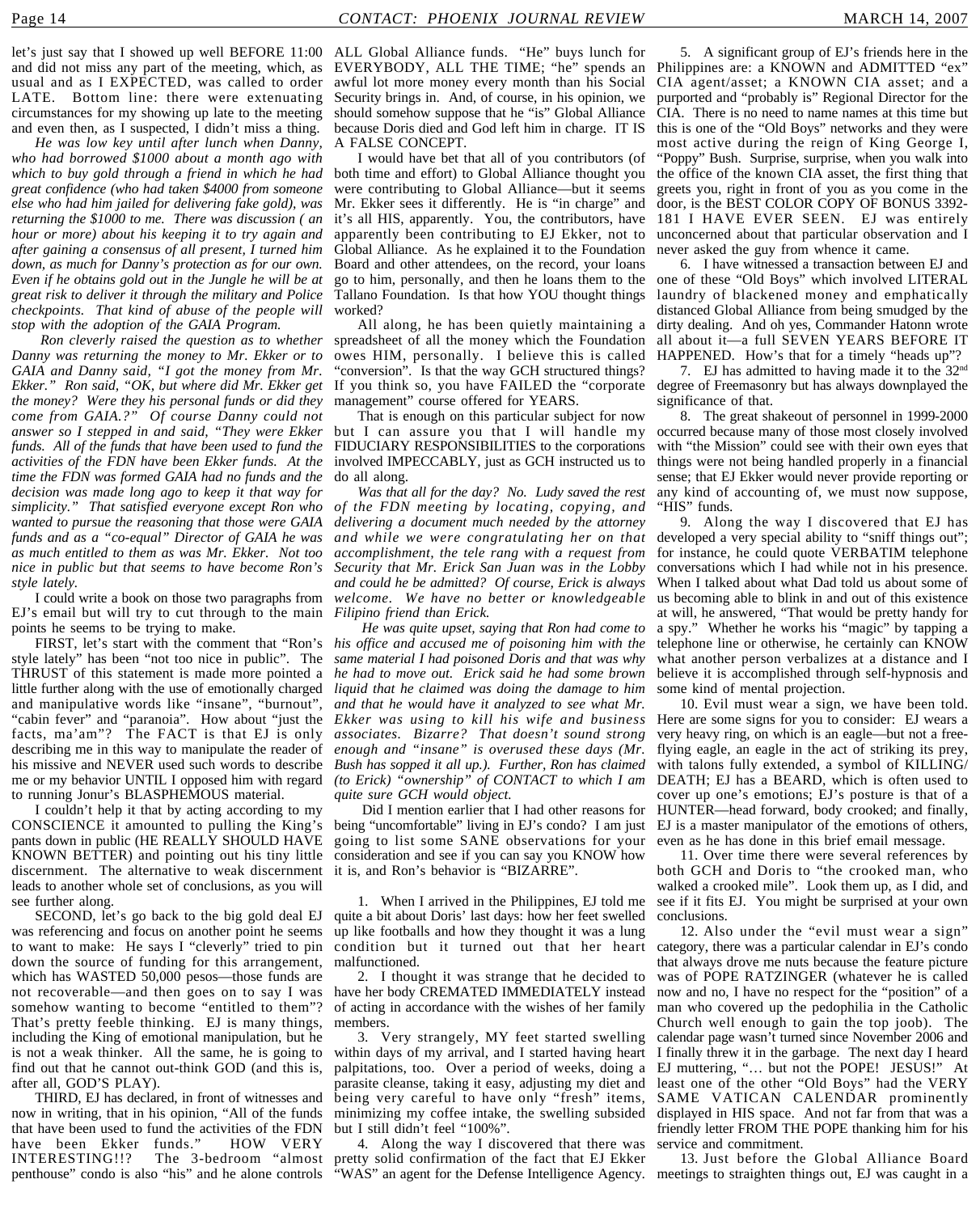lie and I asked him if he would swear to a lie in a walk down the hallway to the elevators and someone *and actions REQUIRE that he be terminated from the* court room. His answer? "I would SWEAR IT—on at the other end, near the elevators, could literally "see *(ALL of the) projects if he does not quickly mend his* MOHAMMED!" Strange?

14. After the corporate resolution was arrived at to put me into my own place, while the air was thick enough to cut with a knife, just before I made the decision to get out of HIS condo ASAP, I overheard EJ saying to Ludy, just as I was walking into the kitchen to get a cup of coffee, "… and make sure he uses it all up." Then, while I poured the last cup of coffee from the pot into my cup, he stood at the doorway watching. There was no other reason I could perceive for him to stand there and ensure I poured that coffee—all of it—into my cup.

the abuse of ALCOHOL? In one case, in a writing from Doris (printed in the April 5, 2006 "Doris Memorial" issue), where she referenced AA (usually used for Alcoholics Anonymous), EJ put in a note defining the term as "probably means Attitude Adjustment". Was he "giving" Doris an "attitude adjustment" at the time? I can certainly verify that he likes to drink and has, on occasion, allowed his drinking to impair his judgment in business.

16. Finally, and possibly most interestingly, Skull and Bones uses the number 322. Perhaps it is just a coincidence that Doris passed away on 3/22 (based on her place of birth)?

I AM NOT ACCUSING ANYONE OF ANYTHING in asking the following reasonable, not "bizarre" (in my opinion) questions: COULD EJ be an agent for DIA, CIA or some other intelligence agency? COULD he have killed Doris with some kind of poison? COULD he be trying to kill me in much the same way? Is it a crime to SUSPECT that any of the foregoing possibilities could be true?

To be a SUSPECT requires: METHOD, MOTIVE and OPPORTUNITY. In this case, it is only necessary to fill in ONE of those blanks: MOTIVE. Do you suppose EJ Ekker could have any MOTIVE to assert his SOLE CONTROL OVER THE LARGEST ASSETS IN THE WORLD? If you think "his sole control" is the way God wants it, you should ask yourself WHY, then, did GCH see to it that it would NOT BE THAT WAY?

I don't know for sure but I sure had reasons to WONDER (suspect), and with less than a week until I "should" be in a place of my own, it made SENSE to move out of his place ASAP. There is plenty of time for the WHOLE TRUTH to come out and I strongly suspect you will see great efforts on the part of Mr. Ekker to cast ME aside in order that he will end up in control of "everything" because, according to EJ, "God put me [EJ] in charge!"

If you had these kinds of suspicions, would it not be reasonable to go to someone connected with the MATTER OF PUBLIC RECORD—just go look it up LAW in the foreign country wherein you find yourself? Would it be reasonable to lay things out before a respected and trusted "friend" who is obviously well connected with the country's SECURITY PEOPLE?

Yes, I spoke with Dr. Erick San Juan because he always told me if I ever needed anything, got into any kind of trouble or just needed a friend, I should get in touch with him and he could probably help, with all it was explained to Erick San Juan—and EJ KNOWS the connections he has in this country. I went to his IT. office but he was not in and I ended up talking to him on the phone.

I told him I didn't know anything for sure, that it was just a series of observations which raised suspicions—but that I had collected a sample (that last coffee I poured), and he agreed to meet with me at the lobby of the Hotel where I moved my personal effects.

me coming" from a long way away. As I approached the elevators to go down and meet with Erick, two guys came out of the suite directly in front of the elevators. We all got in together and they pressed "L" for the Lobby. I looked at the guy across from me. He was holding a black-sheathed object, holding it like I would hold a knife. The two of them looked me up and down and up and down. Nothing happened. We got to the Lobby—and I noticed that the only thing that got stabbed during our ride down was the button for the fourth floor. Huh? Peculiar, indeed.

15. How many times did GCH make references to they then went to the fourth floor (which makes no I said goodbye to the elevator riders and no doubt sense unless you make some kind of assumption) and I went to meet Erick. He didn't show up right away so I went outside for a bit. My phone rang and I answered. It was Dr. San Juan. He said he could see me. I looked around for his car but could NOT see him anywhere, even as we were talking and he was asking me if I was the guy in the white shirt?! We met in the lobby a few minutes later and I took him up to my suite and went over everything, in enough depth that he knew I wasn't accusing anyone of anything—but it would sure be nice to get the sample tested so we could know for sure. Now, if you have to, go back and read EJ's version of this.

> I DID NOT ACCUSE EJ OF ANYTHING AND I STILL DO NOT.

How well do YOU think Dr. San Juan handled this situation? Should I trust him? WOULD YOU? The next morning he told me that I should take the sample to a clinic at a certain address nearby, on EITHER OF THESE TWO COMPPANIESfoot—and I said, NO THANK YOU! "A little birdy" told me to stay put, to not go out anywhere, and to not even let housekeeping have unobserved access to the suite, just to be sure that sample is untouched. Thanks to my friends, it no longer matters if they get the larger portion of the sample; a smaller portion is in a safer place. It sure "seems like" it "might be" interesting to see the results of a toxicology test.

POSITIVE?

Well, let's not get totally carried away with "Walter Mitty" intrigue here. I am NO SPY but it sure seems like there are a whole bunch of them snooping around and trying to get their fingers around the WORLD'S LARGEST ASSETS. Why would anyone be surprised at that?

Let's touch on EJ's final sentence from the two paragraphs cited above. He wrote, "*Further, Ron has claimed (to Erick) 'ownership' of CONTACT*…"

My response? UTTER NONSENSE. EVERYONE SHOULD KNOW HOW GCH LEFT THINGS STRUCTURED; IT IS, AFTER ALL, A for yourself on the Nevada Secretary of State's website. With regard to CONTACT, INC., you will find that Ronald Kirzinger is all of the officers and the entire Board of Directors. Yes, I have complete CONTROL and the FIDUCIARY RESPONSIBILITY which goes along with it. "OWN" IT? NEVER! That is NOT the way God wants things done, that's not the way they have been done, that's not the way

Alright, now let's get to the final paragraphs of his email to the Ground Crew: this missive (missile, ACTUALLY) from the selfdeclared King of God's Divine Plan:

Now here's a "funny-peculiar" thing: It's a long *say). I am certainly qualified to say that his attitude In his defense I would have to say that Ron has probably overly dedicated his time and attention and is suffering "burnout", "cabin fever", and "paranoia" (whether incipient or developed I am not qualified to*

*ways. I have agreed to pay \$6000 plus to put him in an apartment of his choosing in this building (and that much more 6 months from now) as well as an additional \$100,000 to fund 3 projects that he wishes to pursue. To avoid a future conflict I will identify the Apartment rental and expense as Ekker personal, and the project funding as GAIA, which I will have to arrange to borrow from Monex against the gold deposited there. Fortunately there is more than enough "profit" (capital gain) in that account to accommodate the withdrawal with no threat to the owners' principle. In fairness, however, I should commit that should any of those owners object to the use of the profit in their accounts I will be obliged to honor their objection by reducing the funding available to Ron. I believe all of the owners to be on the list of email receivers of this message.*

Well, let's just jump to the word, "terminated". Here we'll just have to get into some very basic understanding of corporate structure. A "boss" can terminate an employee, sure, BUT I am NOT anyone's EMPLOYEE (though I am certainly GOD'S AGENT). Let's lay things out just as GCH saw to it that they are structured.

Regarding GLOBAL ALLIANCE INVESTMENT ASSOCIATION and COSMOS SEAFOOD ENERGY MARKETING, LTD., the Directors of these two companies are EJ Ekker and Ronald Kirzinger, jointly. The only way either one goes is if BOTH AGREE. THERE IS NO WAY FOR EJ EKKER TO TERMINATE RONALD KIRZINGER FROM EXCEPT POSSIBLY "OVER MY DEAD BODY".

With regard to CONTACT, INC., Ronald Kirzinger is the only listed officer or director. You will find the same situation with regard to PHOENIX SOURCE DISTRIBUTORS. So, it will be pretty hard for Mr. Ekker to terminate me from either of those two entities.

It probably is nothing but—WHAT IF IT IS Internet-based "TV station" and the manufacture and With regard to the NEW PROJECTS—an distribution of "energized water" products—Global Alliance Investment Association (EJ and Ron as Directors) has promulgated a Corporate Resolution which ENSURES THAT THESE PROJECTS SHALL BE FUNDED AND THAT THEY WILL BE MANAGED BY RONALD KIRZINGER. Can EJ Ekker unilaterally rescind that resolution? "OVER MY DEAD BODY."

> He writes, "I have agreed to pay…" and "I will identify the Apartment rental and expense as Ekker personal…". OOPS! There are WITNESSED CORPORATE RESOLUTIONS TO THE CONTRARY, EJ. THIS IS BUSINESS—AND IT IS GOD'S BUSINESS, NOT EJ EKKERS' BUSINESS. Those corporate resolutions state that the CORPORATION (Global Alliance) is agreed to pay and the CORPORATION has identified the apartment rental and expense as a CORPORATE expense, which the corporation has RESOLVED TO PAY. And yes, indeed, the SECRETARY of the corporation has certified those CORPORATE RECORDS.

> Pretty slippery, EJ, but you CANNOT OUT-THINK GOD, DON'T YOU KNOW?

> Alright, let's get to the "emotional appeal" part of

*I apologize to all of you receiving this email. I cannot think of another way to inform you of the new problem we face. There have been several prior "reports" leading up to this one and I am willing to respond to requests for them if any one of you wonderful ground crew desire more detail. I find the matter depressing to write about and I have to suspect*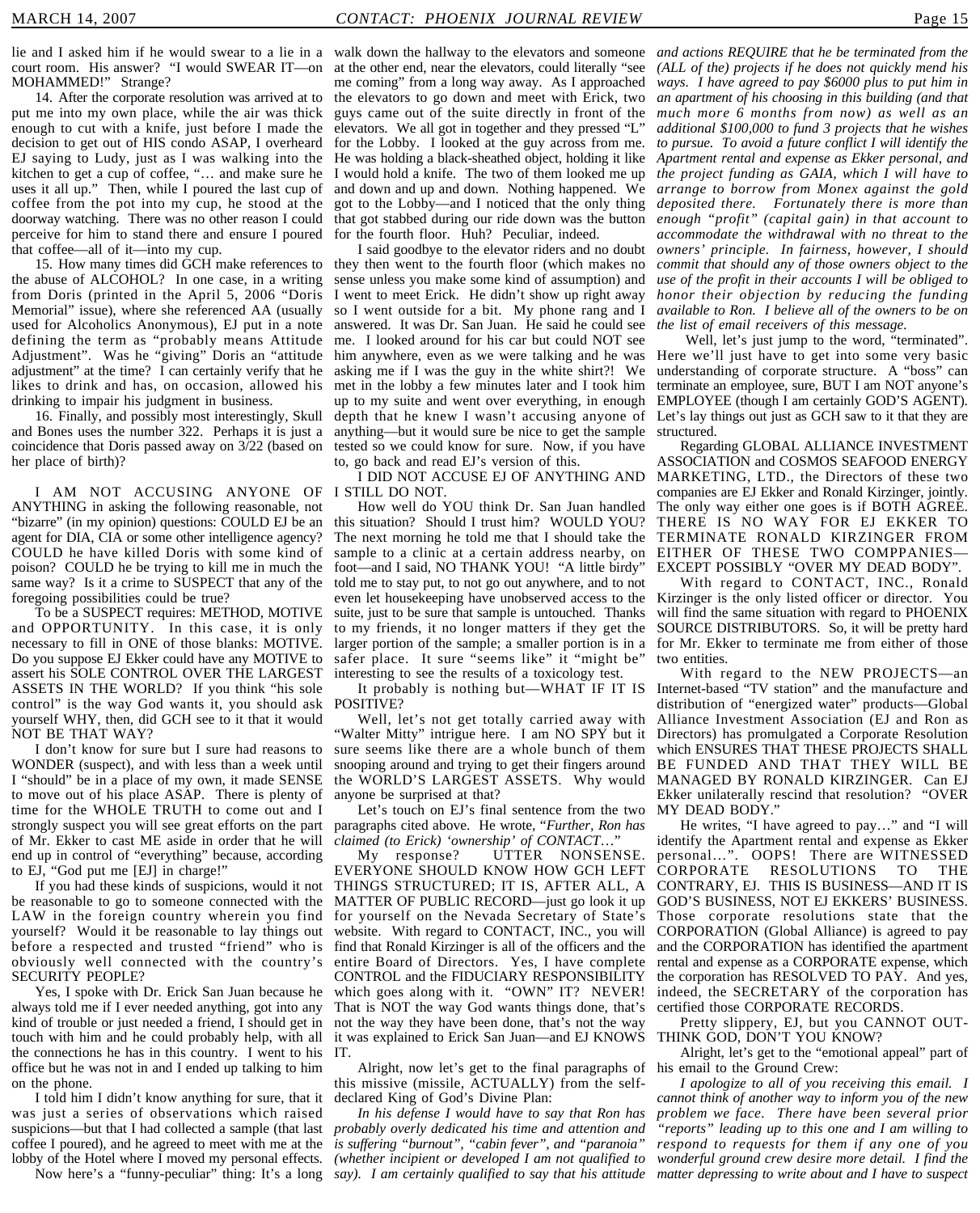*informed. You can help me by letting me know if you need more detail. I LOVE you all and I know you KNOW that. I fully intend to hold the course as outlined by GCH and, at least at this point, I am neither demented nor paranoid. I am healthy as I have ever been and I am most thankful to Father that we are truly moving*

*for just remaining part of the REAL ground crew. EJ* Regarding "several prior 'reports'": I WANT TO SEE THEM so that I might make comment on them. Why keep them from me?

*ahead—despite the adversities. Thank you all so much*

Regarding "still keep you fully informed": Do you think the recipients of this email from EJ were FULLY INFORMED?

Regarding: "I fully intend to hold the course as outlined by GCH…": OH, REALLY? YOU LIE, MR. EKKER, AND YOUR OWN WORDS HAVE CONDEMNED YOU.

Regarding: "I am neither demented nor paranoid": What a CLEVER way to try to make readers believe that the one WHO IS UPHOLDING THE MISSION AS GCH PRESCRIBED IS NOW SUDDENLY DEMENTED AND PARANOID. Even "if" I was and time will TELL, as it always does—you're going to have a hard time stopping this from getting OUT THERE SO THAT PEOPLE CAN MAKE THEIR OWN DISCERNMENTS

He might get away with it—IF he can somehow block or even significantly delay publication of THIS message. So, you can count on him to do his emailed EJ to see what he would say about the damndest to prevent this article from ever seeing the light of day. But I think we'll find the funding for at TERMINATED without advising me). Here is my least one more issue and if the Board of CONTACT, INC. says "DO IT" (AND I WILL)—IT IS GOING TO BE DONE.

In the category of DISCERNMENT, you really should ask yourself just exactly what it would have meant IF THE JONUR BLASPHEMY WOULD HAVE BEEN PUBLISHED—because that certainly appears to be EXACTLY the point at which I "suddenly" seem to have become "demented and paranoid". WAS IT ACTUALLY INTENDED THAT ALL OF THE REAL, TRUTHFUL, VALID GCH/ HATONN/ATON MATERIAL WOULD BE POISONED? Because that is CERTAINLY what would have happened if I had allowed my conscience to be suborned by EJ's bullying.

Now, dear readers, it is time to find out about your own discernment. This newspaper can die on the vine IF YOU LET IT or it can become that which it was always intended to be: A VOICE OF THE PEOPLE in THE AGE OF THE PEOPLE. As always, God provides—man decides. Turn up the wick and USE YOUR OWN, GOD-GIVEN DISCERNMENT.

That ends my response to EJ's email of March 6. On March 9 I resumed making Journal entries upon discovering that EJ had unlawfully and unilaterally VOIDED a WITNESSED Corporate Resolution:

#### 070309 4:17 PM

I just got off the phone with Ma. Luisa Carlos-Cornista ("Lulu", the owner of condominium #2F at the Tuscany). I called her to confirm our appointment at 10:00 a.m. tomorrow to sign the lease. She stated that she had been informed by a text from Mr. Ekker that I was back in Canada and that she has gone ahead and rented the suite to another client. I told her that constituted unilateral voidance of a Board Resolution by Mr. Ekker and she seemed embarrassed. She asked me twice during the course of the conversation if I

*that you find it depressing to read so I will try to bore* was still in the Philippines and of course I told her that *you with as little as possible and still keep you fully* I am—it was as if she was reluctant to believe that Mr. Ekker would have lied to her about the situation but it is obvious that he has. It could also be that they had other discussions further to the text message, wherein EJ might have stated that I had left the country. She seemed very surprised to find that not only am I here but that I intend to stay here.

> Here is a copy of the text from EJ Ekker to Lulu, which she volunteered to send to me and which arrived just minutes after our call ended:

From: +639178116391 Sent: 3/9/07 4:19:44 PM Lulu, dis EJ EKKER. Ron s tlkg of ret to Canda s it s nt likely d rntl cn cnsumate. I wl ret to LL abt 2

The text message does not state that I had returned to Canada, it just says that I was (supposedly) talking about doing so. I never said any such thing to anyone. This is a complete fabrication (LIE) of EJ Ekker.

EJ has now stripped me of a place to stay and left me with no access to money (he controls all of the local accounts). I am booked in the Peninsula through tomorrow night but have to come up with some sort of tenable long-term arrangement after that. I need access to high-speed Internet—and some outside support. God only knows from whence that will come but I know it shall come if it fulfills His purposes.

4:36 PM End Journal Entry

With this surprising information "in hand", I scheduled "lease signing" (which he had OWN DATING SHOWS—NOT AT ALL. email (at the bottom) and his reply:

From : EJ Ekker <EJEkker@pldtdsl.net> Sent : March 9, 2007 3:44:27 AM To : "John Isaiah" <johnisaiah@hotmail.com> Subject : Re: Confirming Lease Signing Saturday at 10:00 a.m.

I notified you a few days ago (3/7/7) that Lulu had leased 2F to another party. I will paste a copy of that notice (sent to you at this same John Isaiah address) to you here:

\*\*\* This afternoon I texted Lulu to tell her I had heard a rumor that you were considering returning to Canada and that I would confirm Saturday with her as soon as I heard from you.

On her way home this evening Ludy happened to meet Lulu in the lobby and she told Ludy to never mind Saturday, that she had just closed the rental of the unit with another party and they would move in Sat.

Last night I sent you a copy of the email I sent to the ground crew and FDN Trustees and all of the feedback I have received has confirmed my own evaluation that we will no longer be able to work together with you here in the Philippines. The suggestion is that we might manage it if you were back in Canada but here I am unwilling to go into a long-term lease such as the one we negotiated for 2F. EJ \*\*\*

I have other meetings to attend tomorrow morning and expect to return at about 2 PM. I will appreciate your making arrangements to pick up your belongings as soon as convenient so please let me know when you can do that.

None of the several ground-crew members that I have heard from expect me to continue to try to work with a person that has accused me of trying to poison him with the same substance I used to murder my wife—that accusation being a criminal offense in the Philippines if not proven true—so the unwritten "resolution" has lost all meaning and will surely not be honored by me. I will assist you as best I can to remove your belongings from the premises but that will be the end of my support. As I said earlier, your best option is to arrange to return to Canada and I am willing to discuss ticketing arrangements toward that end. EJ

Original Message –

From: "John Isaiah" <johnisaiah@hotmail.com> To: <ejekker@pldtdsl.net> Sent: Friday, March 09, 2007 7:03 PM Subject: Confirming Lease Signing Saturday at 10:00 a.m.

> Hello EJ,

>

>

> I would like to confirm with you that we will meet with Lulu at 2F tomorrow

> morning at 10:00 a.m. to sign the lease in accordance with the corporate

> resolution governing same. Thanks in advance for your prompt response.

> Ron

So, what do you make of that? I DID NOT RECEIVE ANY SUCH "NOTICE" FROM EJ EKKER VIA EMAIL—NOT "A FEW DAYS AGO" AND NOT TWO DAYS PREVIOUSLY AS HIS

At this point I have been "put out" AND a valid, WITNESSED Corporate Resolution has been unilaterally voided by Mr. Ekker, ensuring I do NOT have a place to stay despite all prior CONTRACTS and agreements between us.

HE "hear a rumor"—or HE STARTED THE RUMOR I WAS GOING back TO CANADA. I NEVER SAID ANY SUCH THING TO ANYONE AT ANY TIME.

HE ACCUSES ME OF HAVING ACCUSED HIM OF POISONING DORIS WHEN HE COULD NOT HAVE FIRSTHAND KNOWLEDGE OF ANY SUCH THING and on that basis, he says, he has voided the corporate resolution. Interesting? Just set up a STRAW MAN so you can knock it down, Mr. Ekker?

The next email I received from EJ Ekker was on March 11, just yesterday (last night):

From : EJ Ekker <EJEkker@pldtdsl.net> Sent : Sunday, March 11, 2007 4:29 AM To : "Isaiah, John" <johnisaiah@hotmail.com> Subject : Fw: Request

—— Original Message —— From: EJ Ekker To: AA-Ron Sent: Sunday, March 11, 2007 8:02 PM

I would appreciate your making an appointment with me to remove your belongings from this premises. Just give me a few times that you will be available and I will confirm a time that I can be available.

 To save you some personal embarrassment, I would suggest that you not attempt to attend the Trustees meeting on Tuesday. Your questions and remarks at the last meeting were disruptive and not taken kindly; as Chairman of the Board of Trustees I cannot justify inviting you as I have, albeit tacitly, in the past. EJ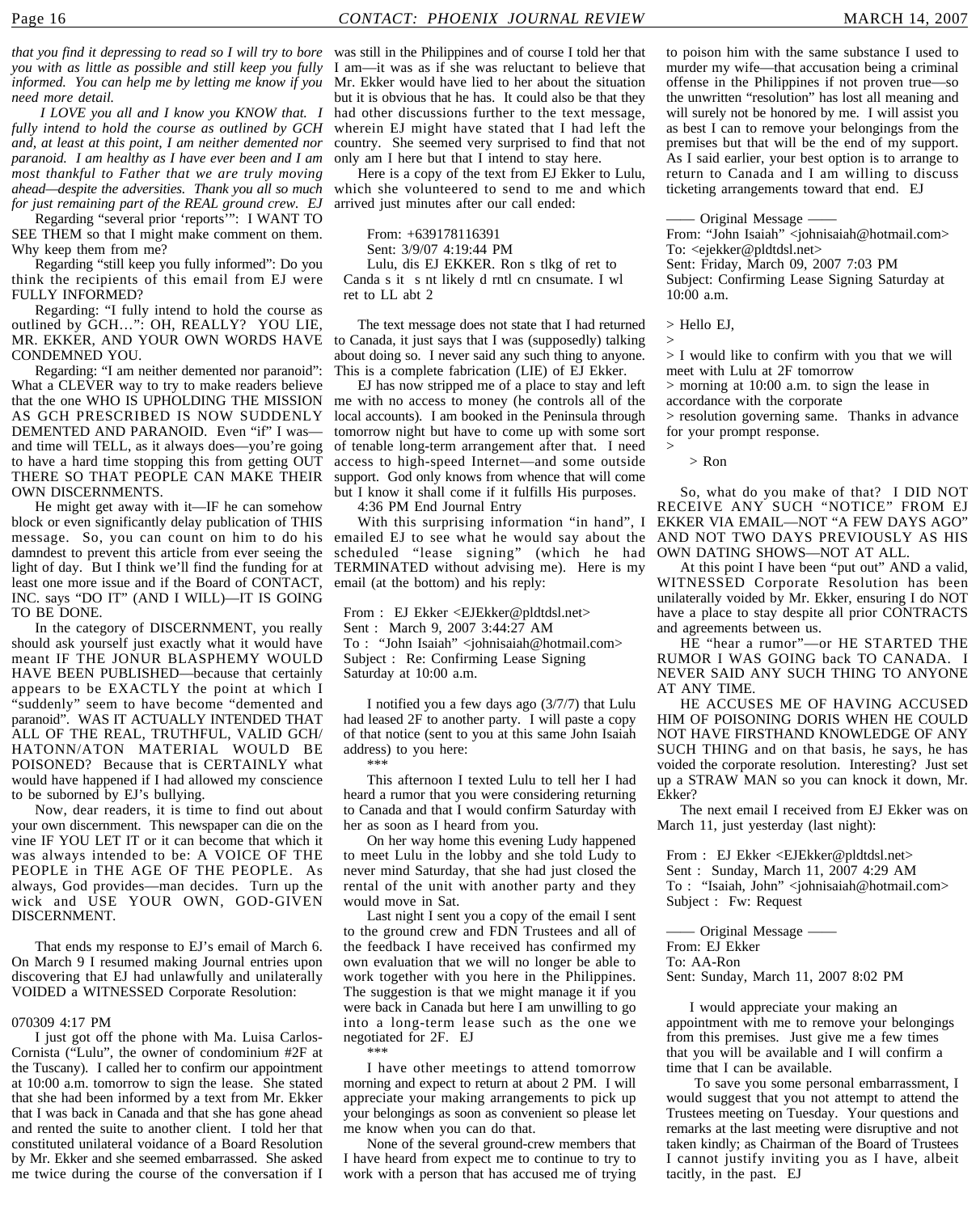WHAT DO YOU SUPPOSE IT MEANS WHEN HE SAYS, "To save you some personal embarrassment"? You don't suppose he would have SECURITY FORCEABLY PREVENT ME FROM ATTENDING TOMORROW'S MEETING!?

I HAVE MET WITH A QUORUM OF THE BOARD AND IN LIGHT OF THE FOREGOING INFORMATION, MR. EKKER IS GOING TO FIND THAT NOT ONLY AM I MOST WELCOME AT TOMORROW'S MEETING—BUT HE IS NOT!

Alright, another email JUST ARRIVED from Mr. Ekker but it is time stamped MUCH EARLIER IN THE DAY TODAY. PERHAPS HIS "INTELLIGENCE" BUDDIES HAVE SHOWED HIM HOW TO CHANGE THE TIME ON HIS COMPUTER SO HE CAN CONTROL THE TIME STAMP? THAT WOULD MAKE SENSE OF SOME OF THE PREVIOUS ERRONEOUS TIME STAMP ISSUES.

It looks like Mr. Ekker might now be getting somewhat more conciliatory:

From : EJ Ekker <EJEkker@pldtdsl.net> Sent : March 12, 2007 12:53:50 AM To : "Isaiah, John" <johnisaiah@hotmail.com> Subject : Equipment disconnection

Ron, I have asked the DSL technician to come at 10 AM Wednesday to disconnect your equipment and reconnect the DSL to mine. It would be advisable if you attend so that you can remove your equipment and other belongings at that time.

I have received some suggestions concerning your future activity with the project. It is hoped that you are more intelligent than Rick or Ed or Mark and will not act to damage me or the project so that your markers remain intact to be paid to you when there is money to do so. If you wish to consider that please email me so that we can begin to work out the details. EJ

IT IS AMAZING JUST HOW DAMAGING THE TRUTH CAN BE, IS IT NOT? WELL, CERTAINLY IF YOU HAVE SET YOUR OWN PURPOSES CROSSWISE WITH GOD'S. DO YOU THINK YOU CAN "BUY" ME IN EXCHANGE FOR SOME KIND OF "MARKERS"? YOU'RE TREACHEROUS, EJ, AND I WOULD NOT TRUST YOU AT THIS POINT FARTHER THAN I CAN SNEEZE. YOUR DAYS OF MANIPULATING OTHERS AND OF BLOCKING THE DIVINE PLAN ARE OVER.

YOU HAVE NO RIGHT WHATSOEVER TO "TERMINATE" A CO-EQUAL BOARD MEMBER. YOU HAVE DECEIVED PEOPLE WHO BELIEVED THEY WERE CONTRIBUTING TO "THE MISSION" WHILE YOU COUNT THEIR DONATIONS AS YOUR PERSONAL FUNDS AND ALL OF THEIR EFFORTS FOR GOD AS MERELY A DONATION OF SERVICE UNTO YOU.

YOU HAVE LIED ABOUT ME. YOU HAVE PUT ME OUT ON THE STREET IN A STRANGE COUNTRY AND CUT ME OFF FROM ALL ACCESS TO "MISSION" FUNDS. CONSIDER YOURSELF EXPOSED, AS IN "THERE IS NOTHING HIDDEN THAT SHALL NOT BE REVEALED."

It is now only a little over an hour until the deadline for this issue to go to press and I am simply OUT OF TIME, even though there is A LOT MORE TO BE TOLD. And if you never thought it would be like this: you can join my club!

Salu to the "REAL" Ground Crew, whoever you are. **Ronald Kirzinger ("of" Hatonn)**

## **UNABASHED PLEA FOR YOUR SUPPORT**

**Support can take many forms, beginning and ending with a prayer for all our relations. I have been "put out on the** street" in a strange country and "cut off" **from funds which should be provided by Global Alliance for my sustenance, so your prayers are definitely appreciated.**

**If you can contribute monetarily, please do so through THE GOODLY COMPANY or CONTACT, INC. and remit your payments through P.O. Box 27103, Las Vegas, NV 89126 Tel. (702) 987-1103.**

### **We are "there". All that remains is to determine YOUR PART IN THIS GRAND PLAY.**

**Sincerely,**

**Ronald W. Kirzinger President and Director CONTACT, INC.**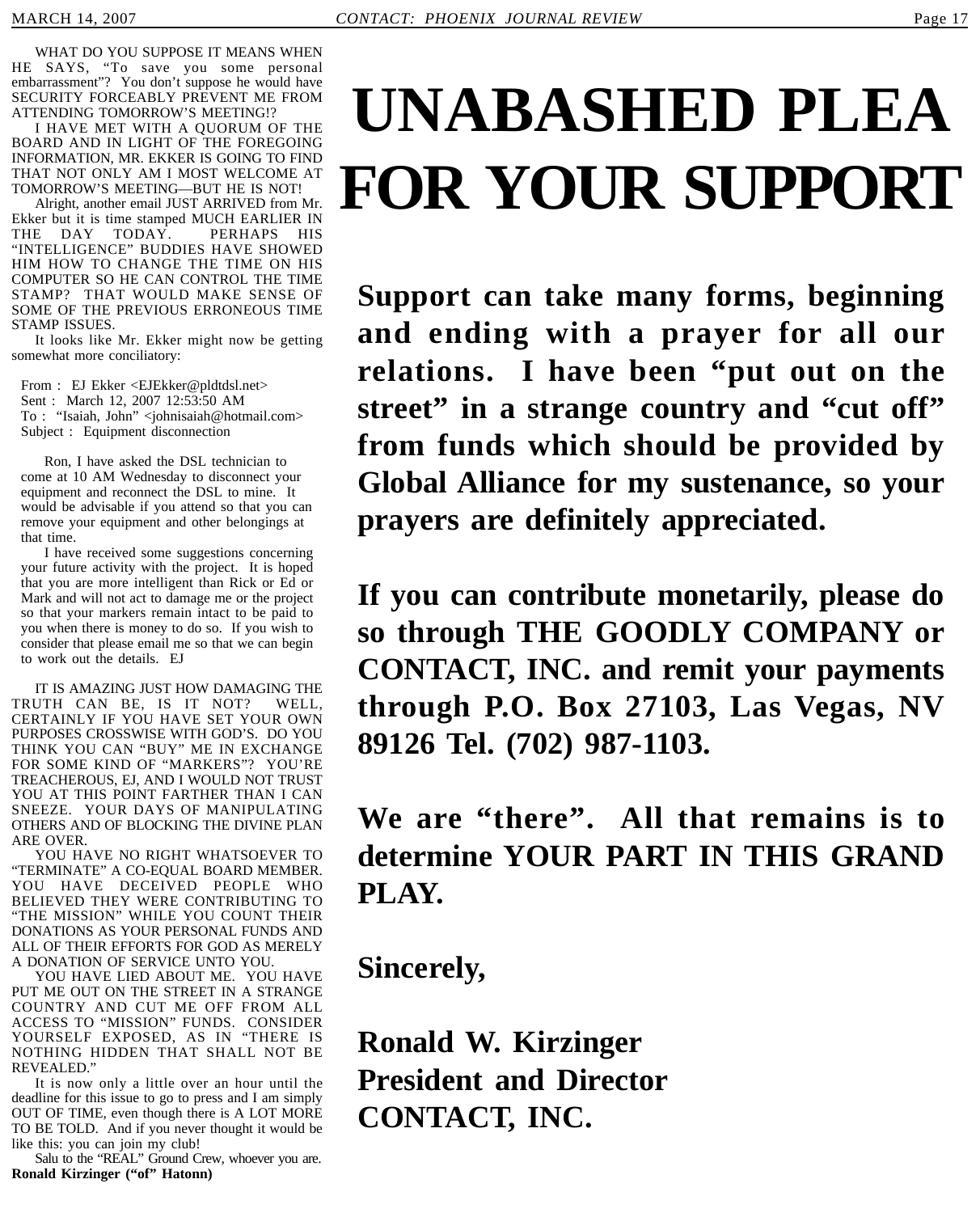### **FRAUDULENT MEMORANDA PUT FORWARD BY EJ EKKER:**

### **Can anyone please explain how, in a corporation with TWO directors, one of the directors can unilaterally TERMINATE the other director?**

10/03/2007 08:41 6328431787 GAIA

PAGE 05

#### **GLOBAL ALLIANCE INVESTMENT ASSOCIATION**

3132 West Post Road P.O. Box 27103 Las Vegas, Nevada 89126 Tel 702 870-5351 Fax 702 880-7044

**MEMORANDUM** 

March 10, 2007

TO: Ronald W. Kirzinger

**RE: Termination** 

FROM: EJ Ekker, President

This will serve as formal notice of your termination of service to this Corporation in any and every capacity, effective immediately.

For the Corporation:

EJ Ekker, President

10/03/2007 08:41 6328431787 **GATA** 

PAGE 84

#### COSMOS SEAFOOD ENERGY MARKETING, LTD.

3132 West Post Road P.O. Box 27103 Las Vegas, Nevada 89126 Tel 702 870-5351 Fax 702 880-7044

#### **MEMORANDUM**

March 10, 2007

TO: Ronald W. Kirzinger

RE: Termination

FROM: EJ Ekker, President

This will serve as formal notice of your termination of service to this Corporation in any and every capacity, effective immediately.

For the Corporation:

EJ Ekker, President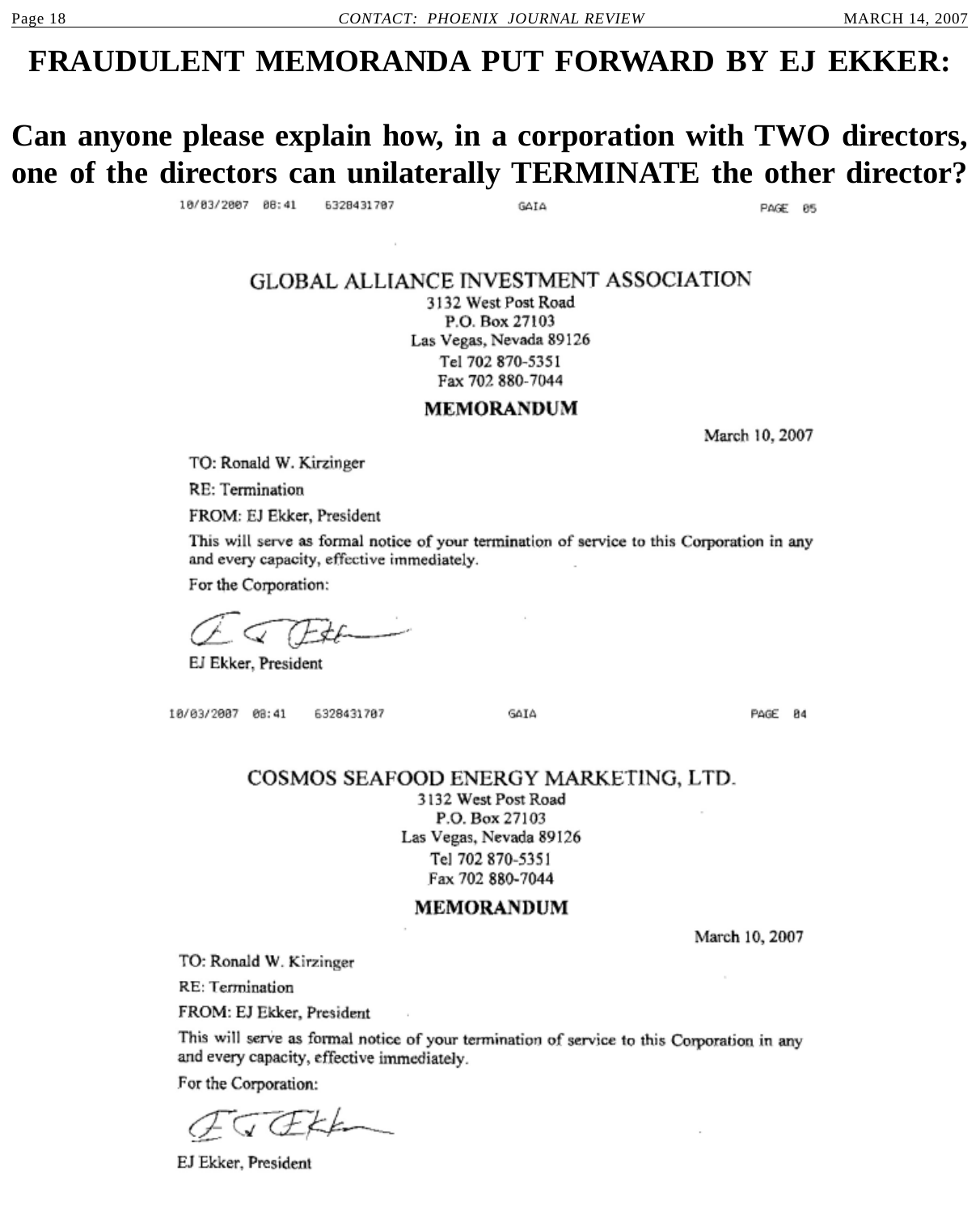**In the MEMORANDUM below, please note Mr. Ekker's fraudulent request to "Please substitute my name for his in the following Corporations…". HE HAS NO RIGHT TO MAKE ANY SUCH REQUEST. Also note his accusation against Ronald Kirzinger: "… in a blatant attempt to take control of Global Alliance Investment Association…". WHO IS TRYING TO TAKE CONTROL OF GLOBAL ALLIANCE INVESTMENT ASSOCIATION? Unfortunately for Mr. Ekker, Janet Carriger knows EXACTLY who contributed the funds to start up BCR, so the LIE of "However, you know that the money to start BCR came from Ekkers…" SHALL NOT STAND. "IF THERE IS ONE LIE, IS NOT ALL ELSE SUSPECT?" "I hope you will continue to serve BCR in your present capacity…" sounds like a THREAT TO ONE OF THE HARDEST WORKERS AND GREATEST GIVERS OF LIFE ENERGY TO THIS MISSION. WHY? BECAUSE SOMEONE SHE KNOWS< WHO HAS ACTED ACCORDING TO HIS CONSCIENCE, HAS CONFRONTED MR. EKKER? THINK ABOUT IT, READERS AND CONTRIBUTORS, AND BE SURE TO LET US KNOW WHAT YOU THINK.**

> 6328431707 10/03/2007 08:41

GAIA

PAGE 82

#### BUDGET CORPORATE RENEWALS, INC.

3132 West Post Road P.O. Box 27103 Las Vegas, Nevada 89126 Tel 702 870-5351 Fax 702 880-7044

**MEMORANDUM** 

March 10, 2007

TO: Janet Carriger

RE: Termination of Ronald W. Kirzinger as Officer and Director of Certain Corporations

FROM: EJ Ekker, President

Please take note, Janet, that I am having to terminate our association with Mr. Kirzinger "for cause". To a close friend and business associate he has accused me of poisoning my wife and of attempting to poison him. In the Philippines that is a serious crime if it cannot be proven and the laboratory test he had done on the "offending substance" seems to have shown no toxin so he has already convicted himself. For that reason I am advising him to return to Canada so that I do not have to prefer charges.

Please substitute my name for his in the following Corporations at their next renewal: Cosmos Seafood, IESC, GAIA, Phoenix Institute, Corporate Advisers, and Unlimited Movement. If there are others that I have missed or forgotten, please bring them to my attention at the time of their renewal.

Obviously I cannot continue a business relationship with Mr. Kirzinger; what stories he will choose to tell you to explain such perfidy can in no way negate the truth of what he has done and attempted to do in the presence of very competent witnesses in a blatant attempt to take control of Global Alliance Investment Association and in disrupting a meeting of the Trustees of the Foundation of which he is a member but not a Trustee.

I recognize that you have had a long and personal friendship with Ron and I do not wish to disturb that. However, you know that the money to start BCR came from Ekkers (even though provided by other Corporations) so you also know that my service as the Director and Officers of BCR are not an "accident". I hope you will continue to serve BCR in your present capacity; you are certainly capable of handling all of its business affairs as you have for the past few years. I believe that if you can divorce your business life from your personal life we can continue a mutually profitable and satisfactory relationship and I will work toward that end.

For the Corporation:

EJ Ekker, President